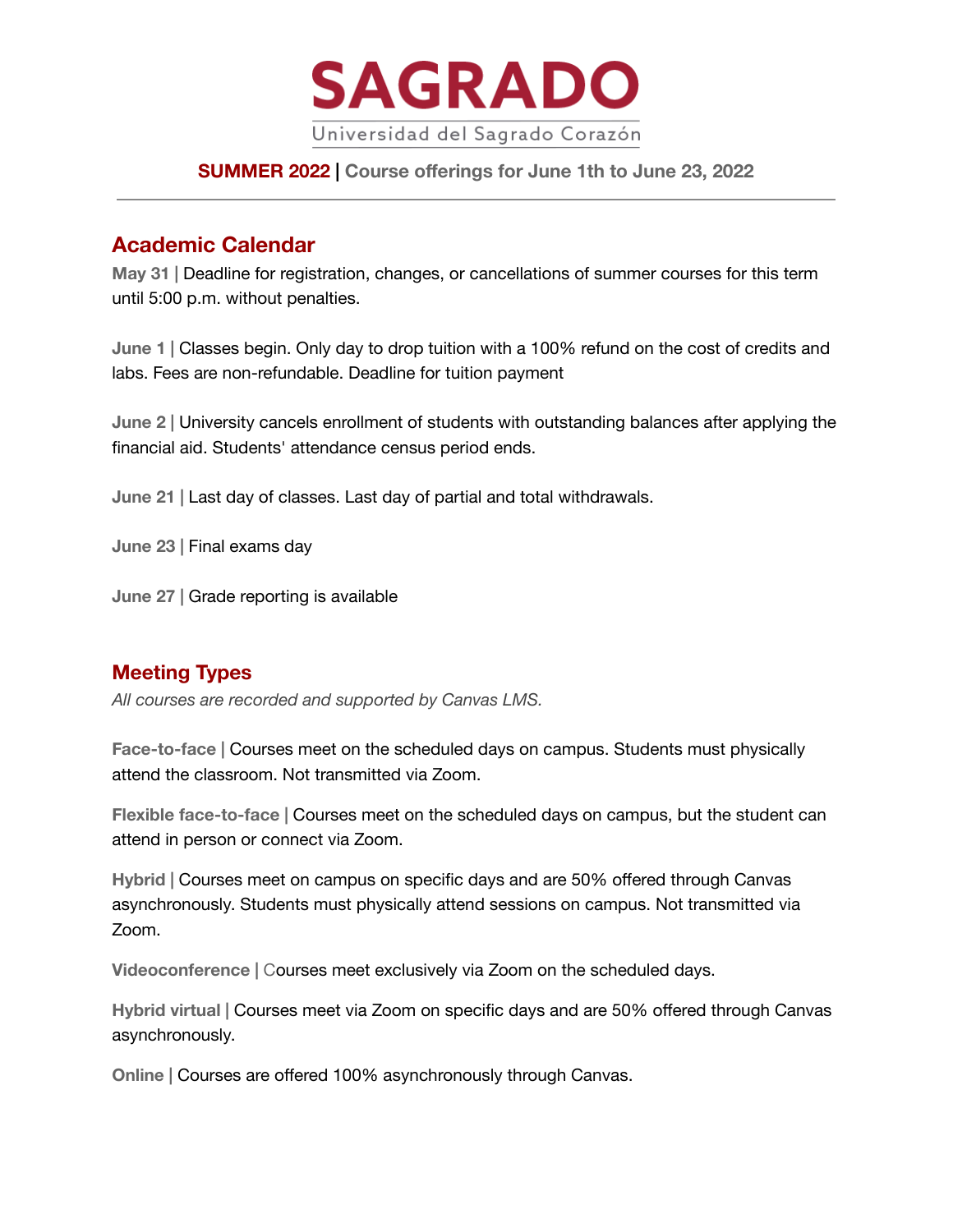# **BUSINESS ADMINISTRATION COURSES**

#### **Course: ADM 201 001 COMMERCIAL LAW I**

| <b>Credits: 3</b>                | Days: (KWT) Tuesday/Wednesday/Thursday |
|----------------------------------|----------------------------------------|
| Lab Fee: N/A                     | <b>Time: 10:30 AM- 1:20 PM</b>         |
| <b>Meet Type: Hybrid Virtual</b> | Date: 06/01/2022 - 06/23/2022          |
| Professor: CARMEN R. CINTRÓN     |                                        |

**Description**: Study of the fundamentals and general concepts of commercial law that are necessary for the field of business administration based on the constitutional foundations applicable to Puerto Rico. It focuses on studying the person, the sources of obligations, and property from how they affect the exercise of trade and business. It also introduces the fundamental aspects of commercial law from the local perspective and interstate and international trade. It refers to legislation and jurisprudence in Puerto Rico and the United States.

### **Course: ADM 390 001 International Experience in the Dominican Republic**

| <b>Credits</b> : 3             | <b>Days: BY ARRANGEMENT</b>          |
|--------------------------------|--------------------------------------|
| <b>Lab Fee</b> : N / A         | <b>Time: BY ARRANGEMENT</b>          |
| <b>Meet Type: Face-to-face</b> | <b>Date: 06/01/2022 - 06/23/2022</b> |
| Professor: MARTA J. FORMARIZ   |                                      |

**Description:** Host University: UNIBE (Universidad Iberoamericana) Trip date: May 29 – June 5, 2022. Topics will be covered with academic lectures, business visits, and cultural excursions, among other meetings and activities.

- Cultural differences in business management.
- The economic development experience of the Dominican Republic.
- Family businesses in the Dominican economy.
- Advertising and promotion in a market of high commercial diversity.
- Government as a facilitator of local enterprise development.
- Currencies, inflation, growth, and budget.

Course Closing: face-to-face session in Sagrado; reflective essay discussion on experience. Students must cover their travel expenses.

### **Course**: **CON 120 001 ACCOUNTING FOR MANAGERS**

| <b>Credits: 4</b>                | Days: (MKW)                          |
|----------------------------------|--------------------------------------|
| Lab Fee: $N/A$                   | Monday/Tuesday/Wednesday             |
| <b>Meet Type: Hybrid Virtual</b> | <b>Time: 7:30 AM - 11:20 AM</b>      |
| <b>Professor: EVELYN COLLAZO</b> | <b>Date: 06/01/2022 - 06/23/2022</b> |

**Description:** This course discusses the use and importance of accounting and financial analysis in business development. It includes the study of the generally accepted accounting principles applied to the accounting cycle and the preparation of financial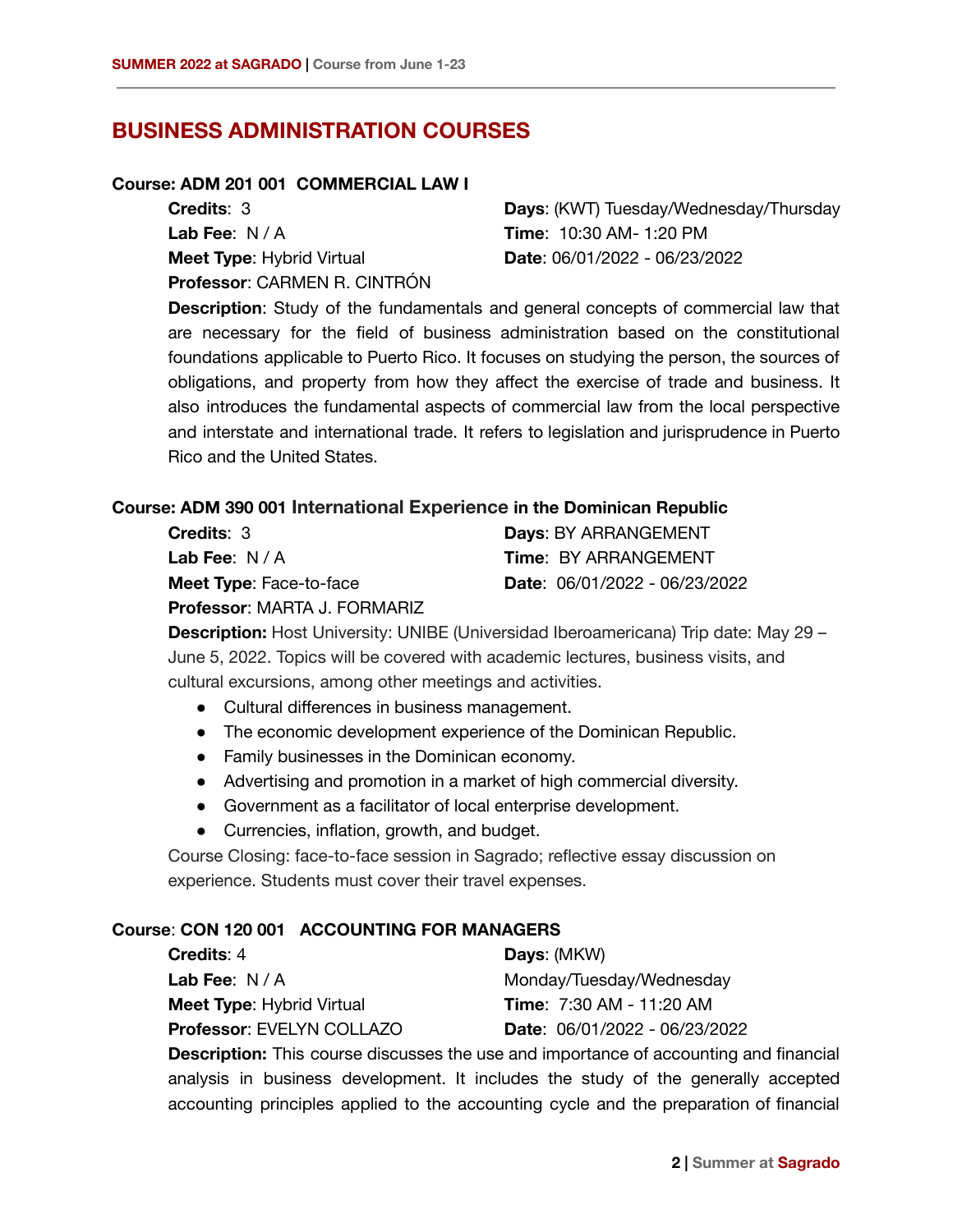statements in companies that manufacture goods or provide services. It explains the uses, virtues, and limitations of financial information when making credit, investment, cost, variance, and other decisions. It analyzes important aspects of the financial condition of organizations: liquidity, profitability, and solvency. Emphasis is placed on preparing and analyzing budgets and financial analysis to support managerial decision-making.

#### **Course**: **FIN 305 001 COMMERCIAL FINANCE**

| <b>Credits: 3</b>                       | Days: ONLINE                  |
|-----------------------------------------|-------------------------------|
| Lab Fee: $N/A$                          | $Time: -$                     |
| <b>Meet Type: Online (Asynchronous)</b> | Date: 06/01/2022 - 06/23/2022 |
| <b>Professor: ARTURO FIGUEROA</b>       |                               |

**Description:** This course offers a balanced discussion of financial markets, investments, and financial management. It also presents the main concepts of finance and the role and functions of the financial system from a comprehensive perspective so students can understand how markets and financial institutions impact the economy, individuals, organizations, and businesses. Students will analyze the most common financial policies in financial markets, their instruments, intermediaries, and institutions. Funds management, financing companies, and the ethical aspects of the financial decision-making process are also discussed. Different techniques are used to evaluate the financing of a company's assets, its risks, and the performance of projects. Students will use MS Excel and different financial and technological applications throughout the course. The course is designed for Business Administration students to expose them to the financial decision-making process.

#### **Course**: **GME 101 001 PRINCIPLES OF MARKETING**

| <b>Credits: 3</b>                 | <b>Days: (MKW)</b>                   |
|-----------------------------------|--------------------------------------|
| <b>Lab Fee:</b> $N/A$             | Monday/Tuesday/Wednesday             |
| <b>Meet Type: Videoconference</b> | <b>Time:</b> 1:30 PM - 4:20 PM       |
| <b>Professor: REINA DELUCCA</b>   | <b>Date: 06/01/2022 - 06/23/2022</b> |

**Description:** The market study is viewed as a human activity aimed at satisfying consumer needs through the economic, social, cultural, psychological, and political exchange, which affects all types of organizations. According to Stanton: "it is a total system of business activities aimed at planning, pricing, promoting, and distributing products and services that satisfy the needs of current and potential consumers." The role of organizations and individuals as participants in that process is discussed. The course requires the active participation of students in workshops and activities to develop oral and written communication skills in English and Spanish. By the end of the course, they can understand all the marketing areas.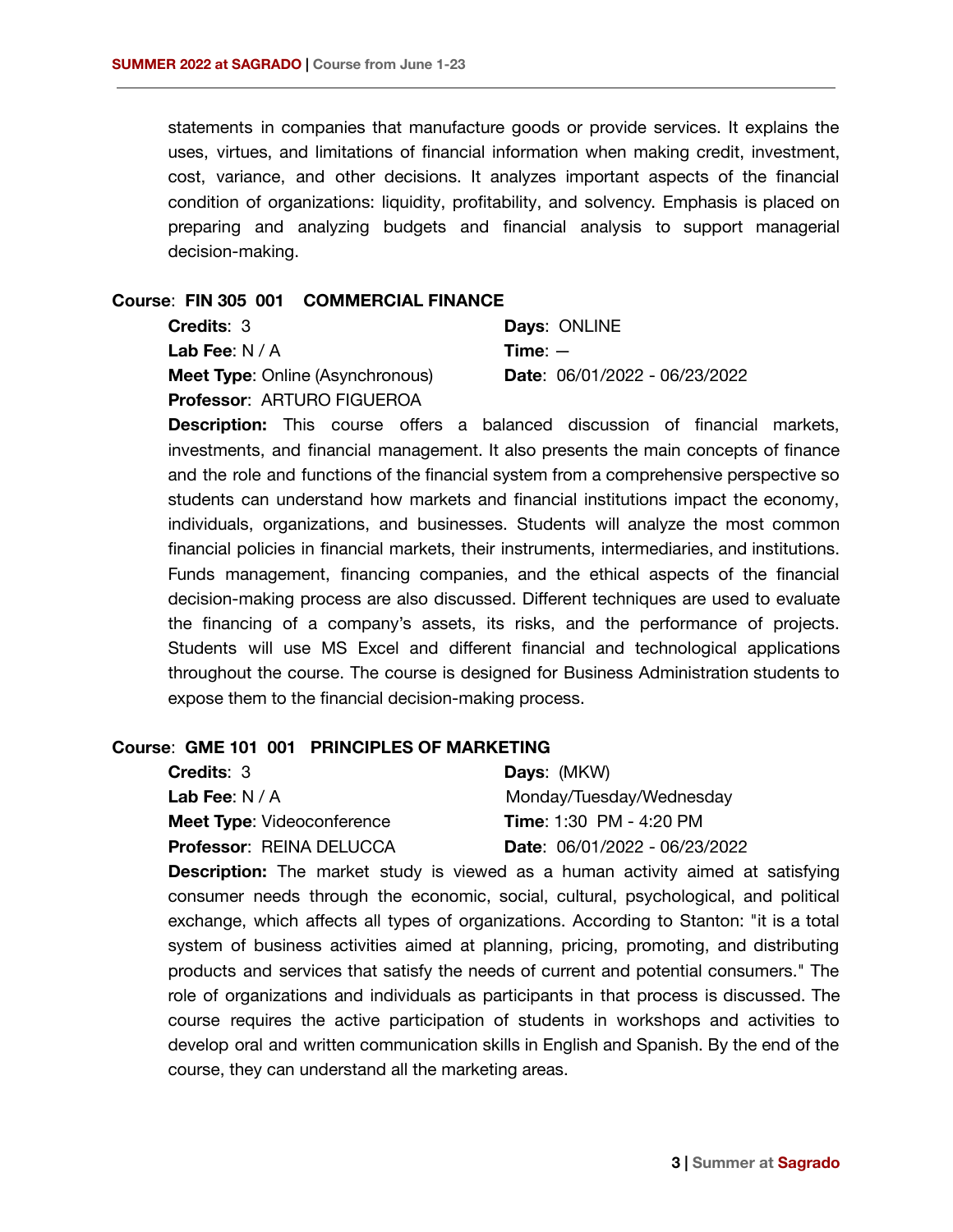#### **Course**: **INF 110 001 COMPUTING**

| <b>Credits:</b> 2                       | Days: ONLINE                  |
|-----------------------------------------|-------------------------------|
| <b>Lab Fee</b> : N / A                  | $Time: -$                     |
| <b>Meet Type:</b> Online (Asynchronous) | Date: 06/01/2022 - 06/23/2022 |
| Professor: BELINDA MONÉ                 |                               |

**Description:** A study of the most important aspects of data and information automation in business organizations and society in general. This course shows how technology can be integrated into an organization to extend and support performance and develop human skills and research. In addition, the importance of ethical conduct in the handling of information through computerized systems is discussed. Emphasis is placed on the impact of computer technologies by integrating pre-programmed packages such as word processing and electronic worksheets as tools for research and presentation of results.

### **Course**: **MCO 251 001 MANAGERIAL STATISTICS**

| Days: (MKW)                          |
|--------------------------------------|
| Monday/Tuesday/Wednesday             |
| <b>Time: 10:30 AM - 1:20 PM</b>      |
| <b>Date: 06/01/2022 - 06/23/2022</b> |
|                                      |

**Description:** An analysis of statistical inference and its practical applications to business scenarios. Significant topics include hypothesis testing and interval estimation, analysis of variance, regression analysis and time series analysis, variable association techniques, correlation, and simple and multiple linear regression applied to business problems, among other parametric and non-parametric techniques. More advanced statistical methods are presented in addition to the basic statistics and procedures learned in your introductory statistics course. Extensive use of statistical software, such as MS Excel, SPSS, or other applicable software, is made. This course is intended for Business Administration students. Its main objective is to optimize its statistical thinking and recognize statistics as part of problem-solving and decision-making.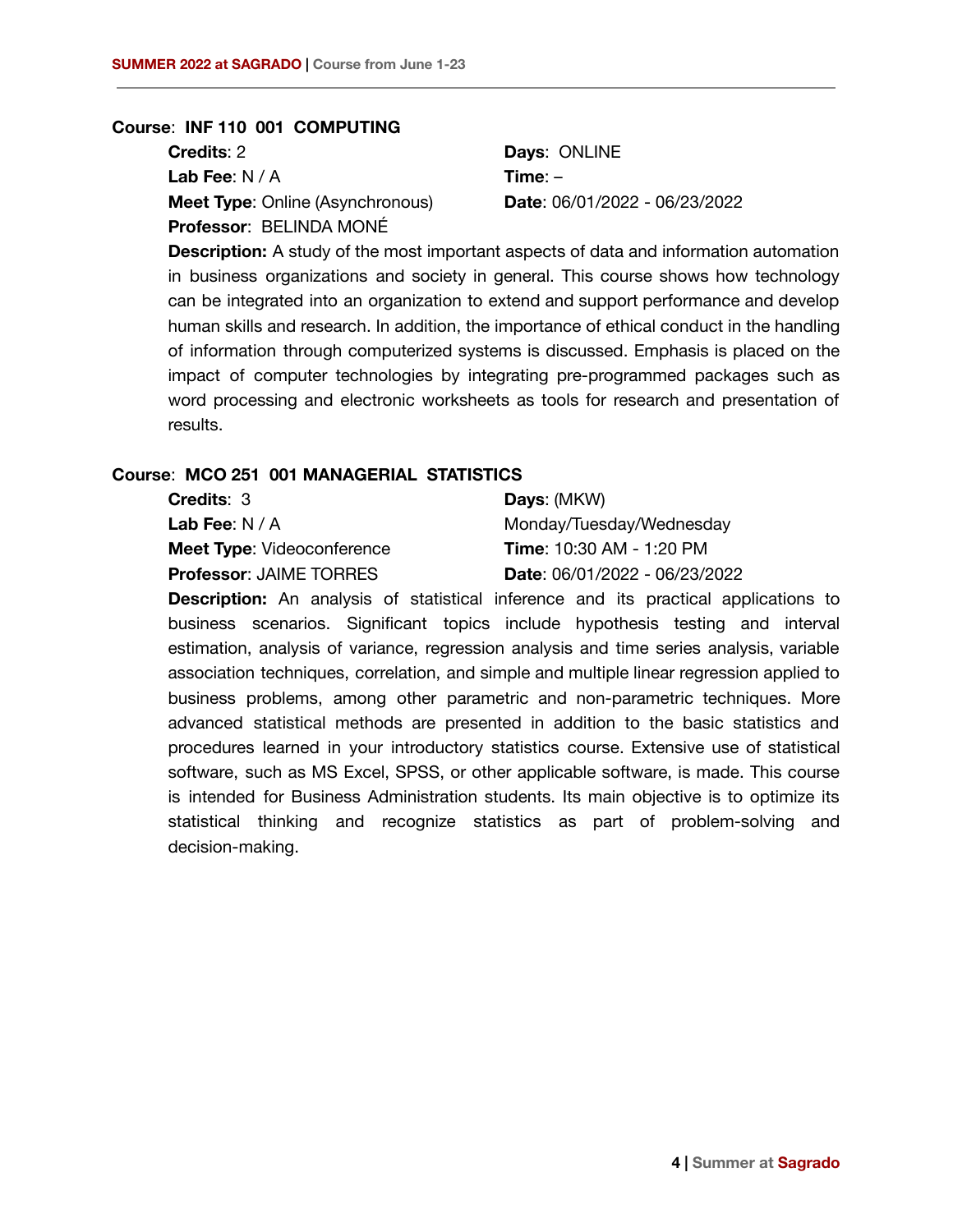# **ARTS, DESIGN, AND CREATIVE INDUSTRIES COURSES**

### **Course: ADT 101 001 DIGITAL IMAGE MANIPULATION AND EDITING**

| <b>Credits: 3</b>                      | Days: (MKWTF)                            |
|----------------------------------------|------------------------------------------|
| <b>Lab Fee: \$150</b>                  | Monday/Tuesday/Wednesday/Thursday/Friday |
| <b>Meet Type: Face-to-face</b>         | <b>Time: 10:30 AM- 1:20 PM</b>           |
| <b>Professor: LUIS R. SALAS RIVERA</b> | <b>Date:</b> $06/01/2022 - 06/23/2022$   |

**Description**: This course is a starting point for students to become familiar with the concepts and techniques necessary for generation, manipulation, and animation. By combining the historical background with guided exercises, students will be exposed to the typical nomenclature of the industry. They will acquire a fundamental understanding of the basic but necessary processes to move towards education in digital art and animated production. The course covers three core areas: (1) introduction to digital imaging, (2) image manipulation and editing, and (3) experimental animation.

### **Course: ADT 391 001 3D ANIMATION DEVELOPMENT PROJECT**

| <b>Credits: 6</b>              | Days: (MKWTF)                            |
|--------------------------------|------------------------------------------|
| <b>Lab Fee: \$150</b>          | Monday/Tuesday/Wednesday/Thursday/Friday |
| <b>Meet Type: Face-to-face</b> | <b>Time: 9:00 AM- 4:00 PM</b>            |
| <b>Professor: TBD</b>          | Date: 06/01/2022 - 06/23/2022            |

**Description**: Exploration and advanced development course for students of the animation, visualization and interactivity program during the summer period. The course combines studio and laboratory in an interactive production environment in which skills are developed through immersion in a development project.

### **Course: ART 116 001 VISUAL LANGUAGE AND THINKING**

| <b>Credits: 3</b>                   | <b>Days: (MKWTF)</b>                                                                        |
|-------------------------------------|---------------------------------------------------------------------------------------------|
| <b>Lab Fee: \$100</b>               | Monday/Tuesday/Wednesday/Thursday/Friday                                                    |
| <b>Meet Type: Face-to-face</b>      | <b>Time: 10:30 AM- 1:20 PM</b>                                                              |
| <b>Professor: MIGDALIA UMPIERRE</b> | Date: 06/01/2022 - 06/23/2022                                                               |
|                                     | <b>Description:</b> Introductory workshop in which the fundamentals of visual communication |

**Description**: Introductory workshop in which the fundamentals of visual communication and the expressive resources of design are studied using manual and digital procedures. Students are introduced to the understanding and solution of problems in the visual and functional fields of art, providing key tools to develop creativity and conceptualize artistic proposals.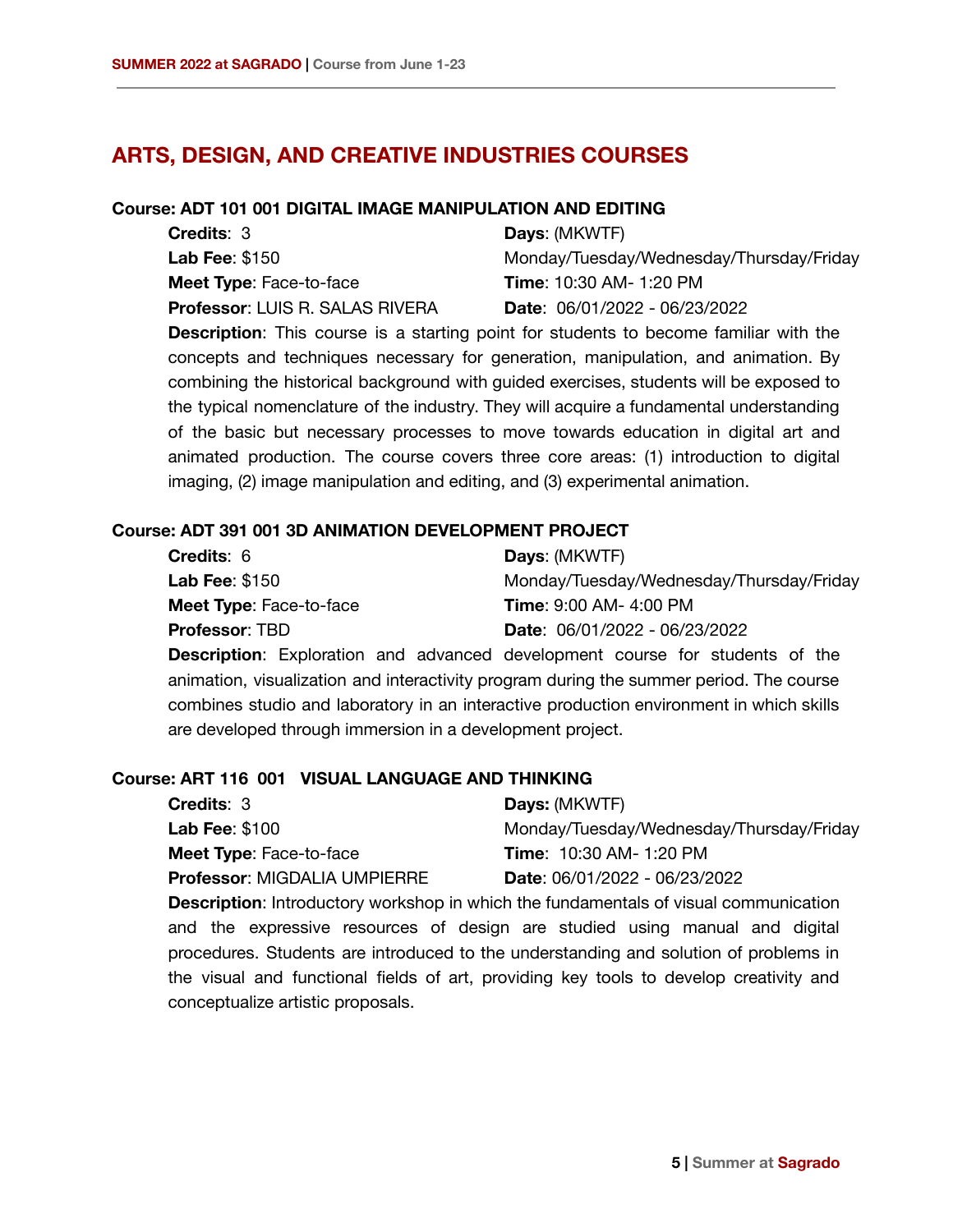# **SCIENCES AND HEALTH COURSES**

### **Course: BIO 109 001 BIOLOGY AND SOCIETY**

| <b>Credits: 3</b>              | Days: (MKWTF)                            |
|--------------------------------|------------------------------------------|
| <b>Lab Fee: \$50</b>           | Monday/Tuesday/Wednesday/Thursday/Friday |
| Meet Type: Hybrid              | <b>Time:</b> 7:30 AM - 10:20 AM          |
| Professor: MARÍA LÁZARO VICENS | Date: 06/01/2022 - 06/23/2022            |
|                                |                                          |

**Description**: This course will discuss the importance of scientific knowledge for analyzing and understanding new discoveries and their applications to personal and collective life. Also, the principles that govern the nature of science, its methodology, and the reliability of the knowledge it produces are discussed. It starts from Biology as a science that studies life, which characterizes it, and the risks that threaten the balance systems of the individual and the ecosystems. It provides the future professional with a broad, comprehensive, and reliable perspective of the importance of supporting their positions with arguments of scientific validity. The course consists of lectures and class discussions, integrating laboratory experiences related to the topics covered. This course is aimed at non-Natural Sciences students as part of their general training.

#### **Course: BIO 111 001 GENERAL BIOLOGY I**

| <b>Credits: 4</b>                   | <b>Days: (MKWTF)</b>                     |
|-------------------------------------|------------------------------------------|
| <b>Lab Fee: \$100</b>               | Monday/Tuesday/Wednesday/Thursday/Friday |
| <b>Meet Type: Face-to-face</b>      | <b>Time: 1:30 PM - 4:20 PM</b>           |
| <b>Professor: NOEMI SOTO NIEVES</b> | Date: 06/01/2022 - 06/23/2022            |

**Description**: This course has an approach that allows the formation and integral development of the student of the Natural Sciences program. The fundamental principles of animal and plant life and their relationship with the environment are studied. Emphasis is placed on the level of molecular and cellular organization and biochemical processes: respiration, photosynthesis, mitosis, and meiosis. Introduction to classical, molecular genetics and biotechnology. This course includes theory and practice.

### **Course: BIO 309 001 HUMAN ANATOMY**

**Credits**: 4 **Lab Fee**: \$100 **Meet Type**: Face-to-face **Professor**: LUIS A. GRACIA RUIZ

**Days**: MKWTF Monday/Tuesday/Wednesday/Thursday/Friday **Time**: 7:30 AM - 10:20 AM **Date**: 06/01/2022 - 06/23/2022

**Description:** Introduction to the morphology of the human body's tissues, organs, and systems. Emphasis on integrating the anatomical structure with some principles of function of the different systems studied. Pathological aspects of the organs and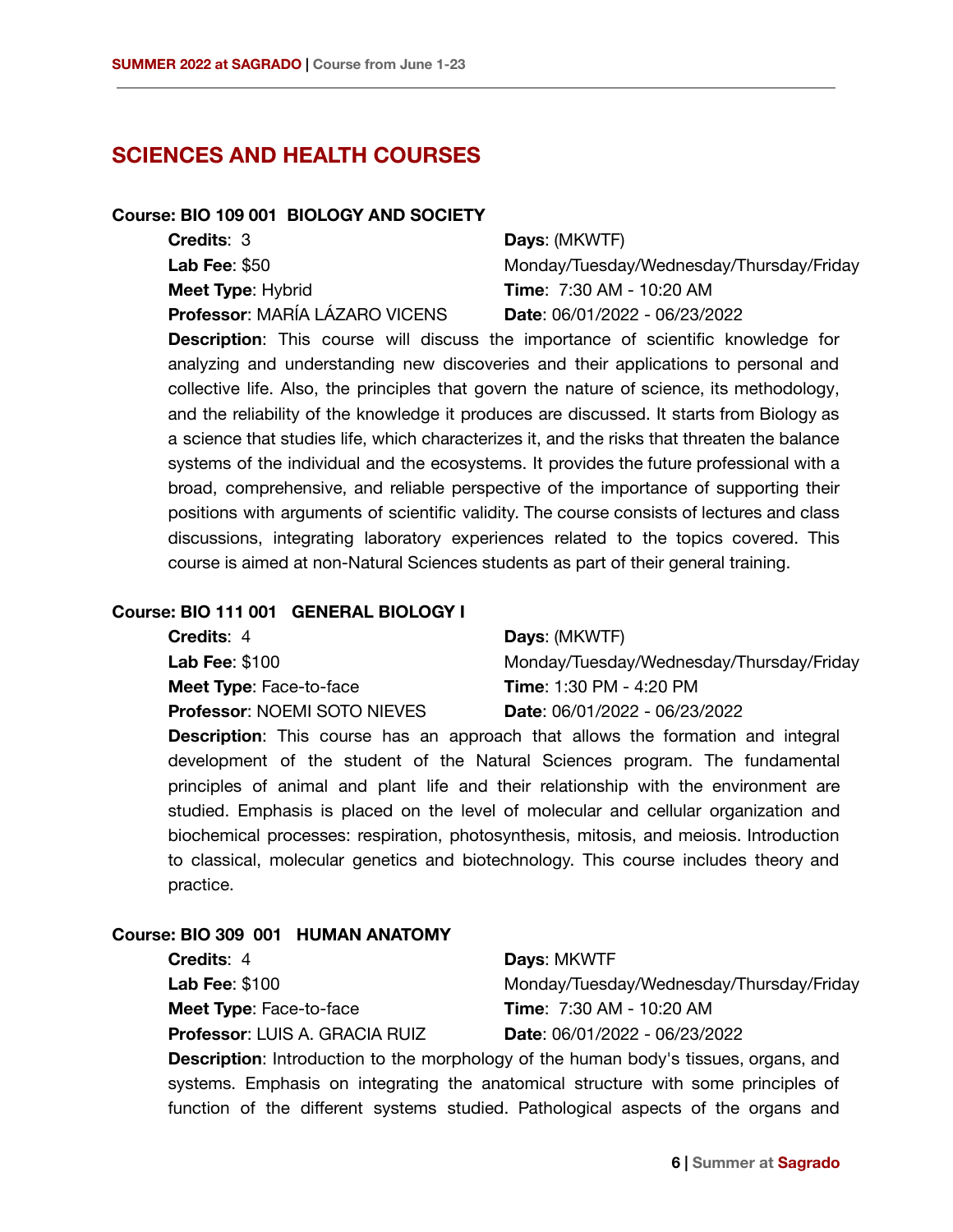**Credits**: 3

systems are analyzed. This course is aimed at Natural Sciences students for their general training in health. The course consists of lectures and class discussions integrating laboratory experiences to identify components of different systems through models and dissections. The student will have a precise knowledge of the different structures of the human body.

## **Course**: **CFI 105 001 WELLNESS, LIFE QUALITY, COMPREHENSIVE HEALTH, AND PHYSICAL FITNESS EDUCATION**

| UI GUILO. U                    |                                          |
|--------------------------------|------------------------------------------|
| Lab Fee: $N/A$                 | <b>Days: (MKWTF)</b>                     |
| <b>Meet Type: Face-to-face</b> | Monday/Tuesday/Wednesday/Thursday/Friday |
| Professor: LUISA F. VÉLEZ      | Time: 10:00 AM - 12:50 PM                |
|                                | <b>Date:</b> $06/01/2022 - 06/23/2022$   |

**Description:** In this course, we discuss the concepts of wellness, life quality, and integral health. The factors that negatively affect people's wellness and quality of life are analyzed. In addition, the tools to maintain an optimal quality of life are presented. It includes the discussion and analysis of the dimensions of integral health: physical, nutritional, emotional, and social, as well as the importance of emotional health as a basis for developing and maintaining a better quality of life. Hands-on activities are held in the university's gymnasium, courts, and open spaces.

#### **Course**: **FIS 203 001 GENERAL PHYSICS I**

| <b>Credits: 4</b>                 | Days: (MKWTF)                            |
|-----------------------------------|------------------------------------------|
| Lab Fee: $$80$                    | Monday/Tuesday/Wednesday/Thursday/Friday |
| <b>Meet Type: Videoconference</b> | <b>Time: 7:30 AM - 10:20 AM</b>          |
| <b>Professor: VICTOR ORBEGOSO</b> | <b>Date:</b> $06/01/2022 - 06/23/2022$   |
|                                   |                                          |

**Description:** Physics course developed in a theoretical and experimental way using the active learning methodology for science students to acquire knowledge about kinematics in one and two dimensions, dynamics, circular motion and gravitation, work and energy, particle systems and conservation of linear momentum, rotational kinematics, and dynamics, angular momentum, and torque, equilibrium of rigid bodies and fluid mechanics.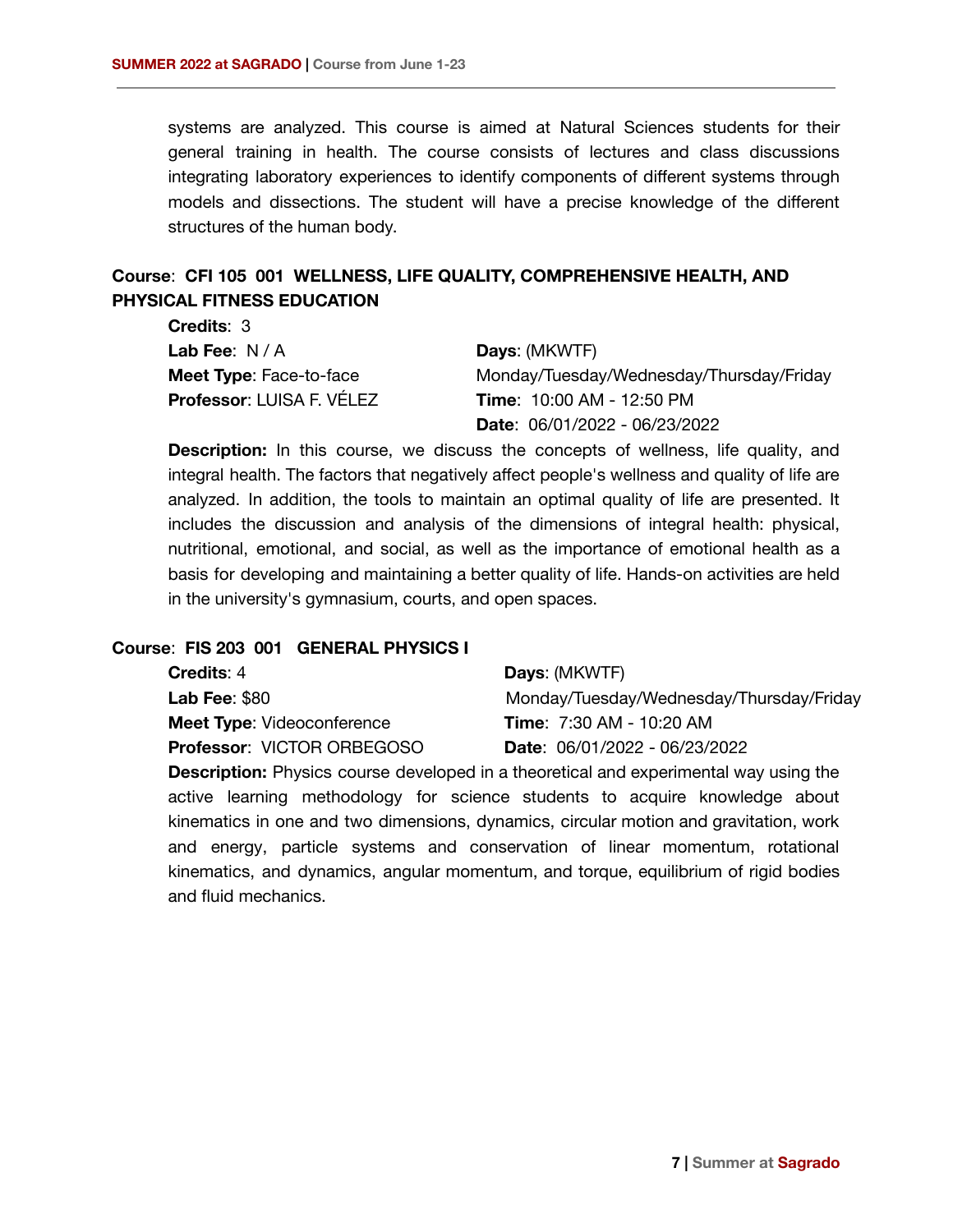#### **Course**: **FIS 203 002 GENERAL PHYSICS I**

| <b>Credits: 4</b>              | <b>Days: (MKWTF)</b>                     |
|--------------------------------|------------------------------------------|
| <b>Lab Fee: \$80</b>           | Monday/Tuesday/Wednesday/Thursday/Friday |
| <b>Meet Type: Face-to-face</b> | <b>Time: 11:00 AM - 1:50 PM</b>          |
| <b>Professor: JAVIER WU LI</b> | <b>Date:</b> $06/01/2022 - 06/23/2022$   |
|                                |                                          |

**Description:** Physics course developed in a theoretical and experimental way using the active learning methodology for science students to acquire knowledge about kinematics in one and two dimensions, dynamics, circular motion and gravitation, work and energy, particle systems and conservation of linear momentum, rotational kinematics, and dynamics, angular momentum, and torque, equilibrium of rigid bodies and fluid mechanics.

#### **Course**: **FIS 203L 051 GENERAL PHYSICS I - LAB**

| <b>Credits: 0</b>                                                      | <b>Days: (MKWTF)</b>                     |
|------------------------------------------------------------------------|------------------------------------------|
| Lab Fee: $N/A$                                                         | Monday/Tuesday/Wednesday/Thursday/Friday |
| <b>Meet Type:</b> Hybrid Virtual                                       | <b>Time: 11:00 AM - 1:50 PM</b>          |
| <b>Professor: VICTOR ORBEGOSO</b>                                      | Date: 06/01/2022 - 06/23/2022            |
| <b>Description:</b> A required laboratory for GENERAL PHYSICS I course |                                          |

#### **Course**: **FIS 203L 052 GENERAL PHYSICS I - LAB**

| <b>Credits: 0</b>                                                      | Days: (MKWTF)                            |
|------------------------------------------------------------------------|------------------------------------------|
| Lab Fee:                                                               | Monday/Tuesday/Wednesday/Thursday/Friday |
| <b>Meet Type: Face-to-face</b>                                         | <b>Time: 7:30 AM - 10:20 AM</b>          |
| <b>Professor: JAVIER WU LI</b>                                         | Date: 06/01/2022 - 06/23/2022            |
| <b>Description:</b> A required laboratory for GENERAL PHYSICS I course |                                          |

### **Course**: **MAT 133 001 PRECALCULUS I**

| <b>Credits: 3</b>              | <b>Days: (MKWTF)</b>                     |
|--------------------------------|------------------------------------------|
| Lab Fee: $N/A$                 | Monday/Tuesday/Wednesday/Thursday/Friday |
| <b>Meet Type: Face-to-face</b> | <b>Time: 7:30 AM - 10:20 AM</b>          |
| <b>Professor: ELBA RIVERA</b>  | Date: 06/01/2022 - 06/23/2022            |

**Description:** The Pre-Calculus I course is theoretical and practical for Natural Sciences programs. Emphasizes the concept of function, relationship, and graphs. Study of polynomial, rational, exponential, and logarithmic functions. The functions' properties, transformations, and applications are studied. Emphasis on problem-solving. The purpose of the course is to lay the analytical and geometric bases necessary for the study of differential and integral calculus.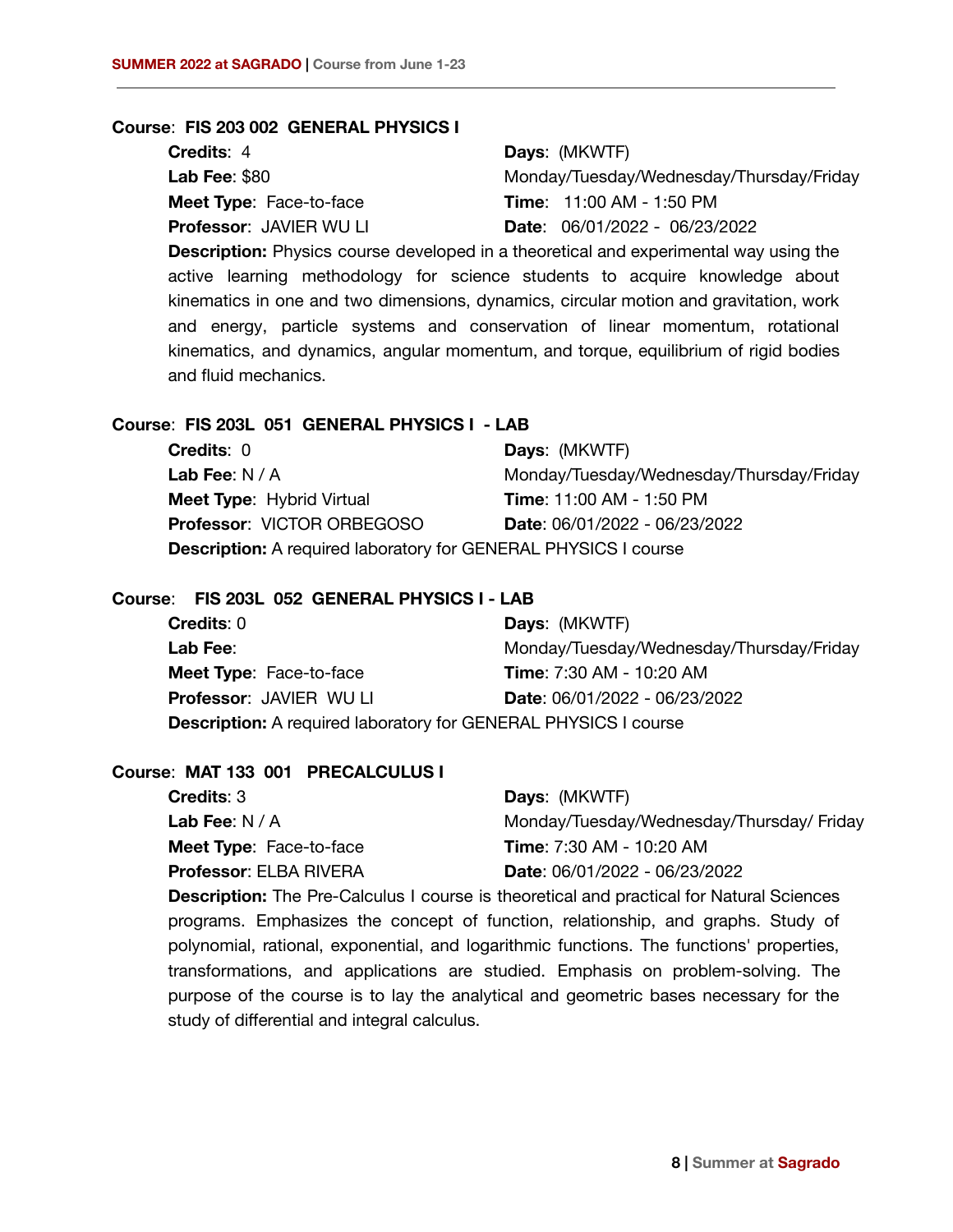#### **Course**: **MAT 201 001 CALCULUS I**

**Credits**: 5 **Lab Fee**: N / A **Meet Type**: Face-to-face **Professor**: FRANCISCO ARENCIBIA

### **Days**: (MKWTF)

Monday/Tuesday/Wednesday/Thursday/ Friday **Time**: 7:30 AM - 12:20 PM **Date**: 06/01/2022 - 06/23/2022

**Description:** This is a theoretical and practical course that develops analytical skills. The course deals with differential calculus and essential integration in one variable. It covers the following concepts: Limits, Derivatives and their applications, Indefinite and definite integration, the Fundamental Theorem of Calculus, and an introduction to differential equations. The purpose of the course is to provide the tools of differential and integral calculus necessary for the advanced study of the natural sciences.

#### **Course**: **MAT 201 002 CALCULUS I**

| <b>Credits:</b> 5              | Days: (MKWTF)                            |
|--------------------------------|------------------------------------------|
| <b>Lab Fee</b> : N / A         | Monday/Tuesday/Wednesday/Thursday/Friday |
| <b>Meet Type:</b> Face-to-face | <b>Time: 12:30 PM - 5:30 PM</b>          |
| Professor: HUMBERTO SUAREZ     | <b>Date: 06/01/2022 - 06/23/2022</b>     |
|                                |                                          |

**Description:** This is a theoretical and practical course that develops analytical skills in the student. The course deals with differential calculus and essential integration in one variable. It covers the following concepts: Limits, Derivatives and their applications, Indefinite and definite integration, the Fundamental Theorem of Calculus, and an introduction to differential equations. The course provides the tools of differential and integral calculus necessary for the advanced study of the natural sciences.

#### **Course**: **QUI 101 001 GENERAL CHEMISTRY I**

| <b>Credits: 4</b>                 | <b>Days: (MKWTF)</b>                     |
|-----------------------------------|------------------------------------------|
| Lab Fee: $$100$                   | Monday/Tuesday/Wednesday/Thursday/Friday |
| <b>Meet Type: Videoconference</b> | <b>Time: 11:00 AM - 1:50 PM</b>          |
| <b>Professor: URIEL RIVERA</b>    | <b>Date: 06/01/2022 - 06/23/2022</b>     |

**Description:** This course introduces the laws and fundamental principles of modern Chemistry. Its goal is to develop an understanding of chemical principles so that students can explain at the molecular level the relationship between the structure of a substance, how and why a reaction can occur, and how energy changes occur. In this first part, we study the properties and structure of atoms and molecules and their relationship with the periodic table of elements. In addition, a link is established between chemical reactions, mass relationships, and energy transfers that occur in these processes. The study of the laws that govern the behavior of gasses is incorporated. The laboratory experiences illustrate theoretical concepts, develop technical skills and analysis, and stimulate the development of scientific investigations.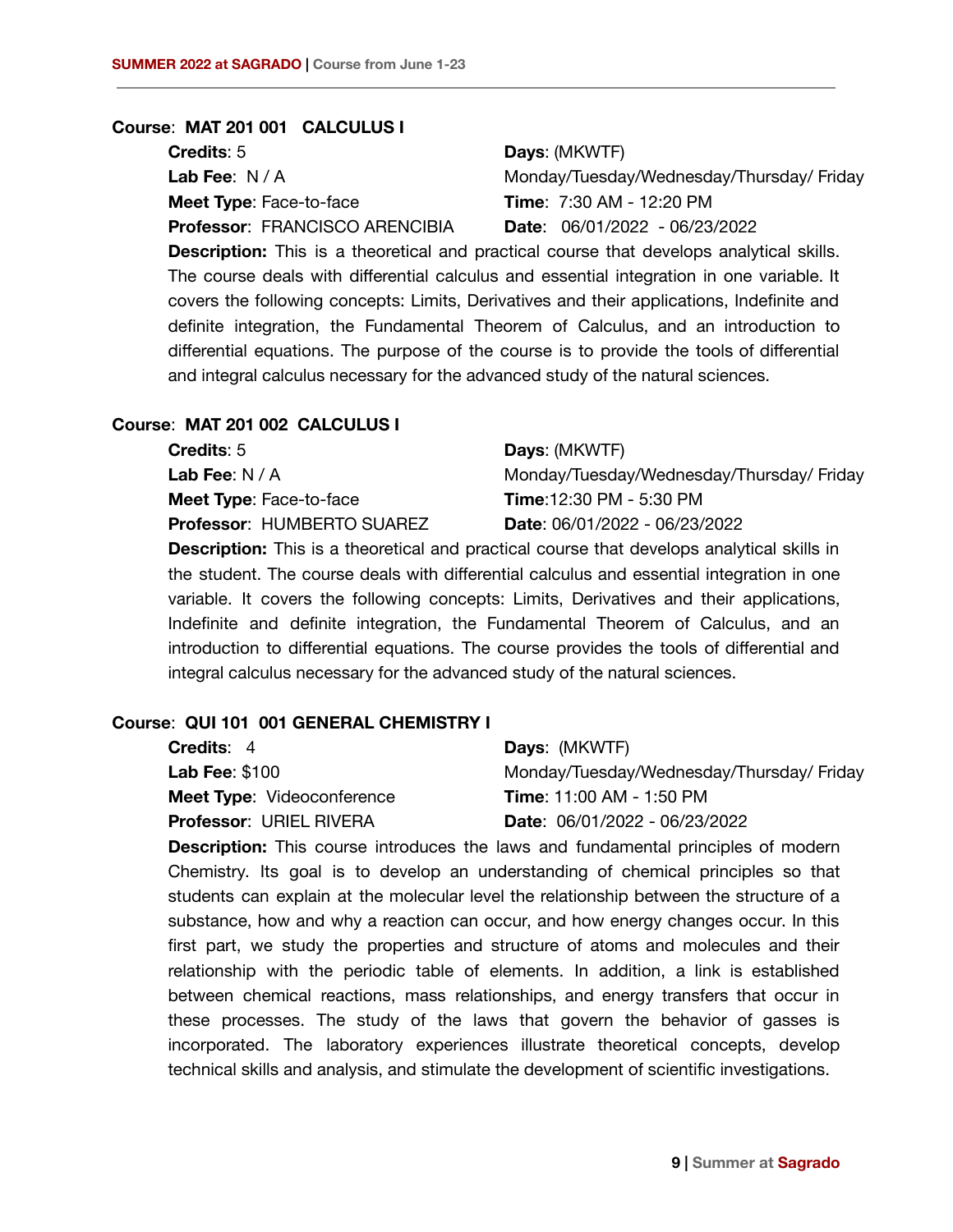#### **Course**: **QUI 101L 051 GENERAL CHEMISTRY I - LAB**

**Credits**:0 **Lab Fee**: N / A **Meet Type**: Face-to-face **Professor**: RICHARD KINCH **Days**: (MKWTF) Monday/Tuesday/Wednesday/Thursday/ Friday **Time**: 7:30 AM - 10:20 AM **Date**: 06/01/2022 - 06/23/2022 **Description:** A required laboratory of QUI 101 course.

### **Course**: **QUI 101L 052 GENERAL CHEMISTRY I - LAB**

**Credits**: 0 **Lab Fee**: N / A **Meet Type**: Face-to-face **Professor**: URIEL RIVERA **Days**: (MKWTF) **Time**: 2:30 PM - 5:20 PM **Date**: 06/01/2022 - 06/23/2022 **Description:** A required laboratory of QUI 101 course.

### **Course**: **QUI 301 001 ORGANIC CHEMISTRY I**

| <b>Credits: 4</b>              | <b>Days: (MKWTF)</b>                     |
|--------------------------------|------------------------------------------|
| <b>Lab Fee: \$100</b>          | Monday/Tuesday/Wednesday/Thursday/Friday |
| <b>Meet Type: Face-to-face</b> | <b>Time: 2:30 PM - 5:20 PM</b>           |
| Professor: JOSÉ CARRASQUILLO   | Date: 06/01/2022 - 06/23/2022            |

**Description:** Study of the atomic and molecular structure of organic compounds. The course covers aspects related to the concept of isomerism, including stereoisomerism. The parameters that affect organic reactions are discussed. Substitution and elimination reactions associated with alkyl halides and addition reactions related to alkenes and alkynes are studied. The physical and chemical properties of alkanes, alkynes, alkyl halides, alcohols, and ethers are discussed. Nomenclature, molecular structure, synthesis, and reactions of the compounds belonging to these families are emphasized. An introduction to spectroscopic techniques as tools to elucidate structures of organic compounds is presented. The nuclear magnetic resonance technique is emphasized in the first part. This course is aimed at science students trained to understand the biological and industrial processes of the world around us.

### **Course**: **QUI 301L 052 ORGANIC CHEMISTRY I - LAB**

**Credits**: 0 **Lab Fee**: N / A **Meet Type**: Face-to-face **Professor**: SARA M. DELGADO **Days**: (MKWTF) Monday/Tuesday/Wednesday/Thursday/ Friday **Time**: 11:00 AM - 1:50 PM **Date**: 06/01/2022 - 06/23/2022

**Description:** A required laboratory of the QUI 301 course.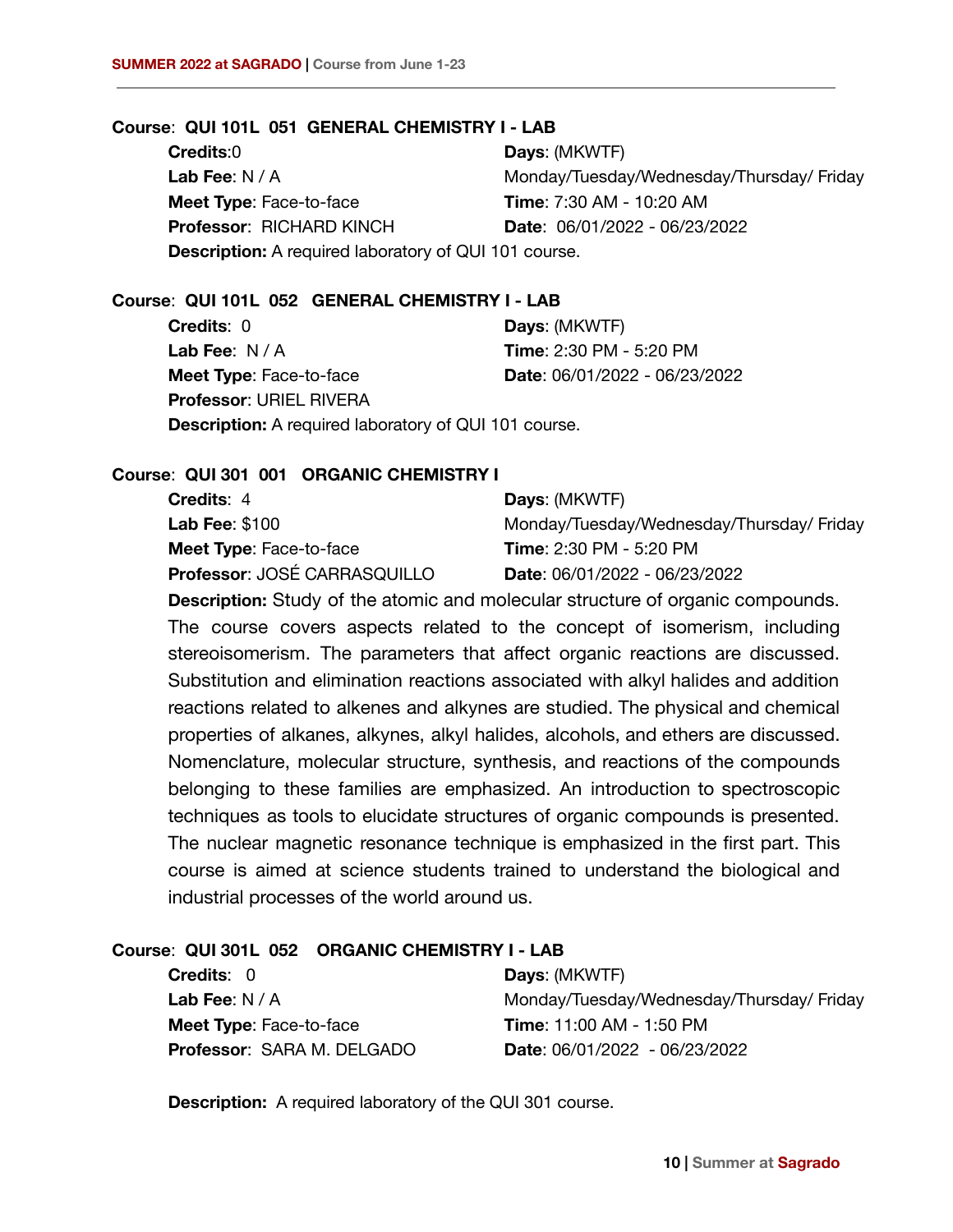## **COMMUNICATION COURSES**

#### **Course: CES 220 001 THE CREATIVE PROCESS**

| <b>Credits: 3</b>              | Days: (MKWTF)                            |
|--------------------------------|------------------------------------------|
| <b>Lab Fee: \$100</b>          | Monday/Tuesday/Wednesday/Thursday/Friday |
| <b>Meet Type: Face-to-face</b> | <b>Time: 10:30 AM - 1:20 PM</b>          |
| <b>Professor: RADAMES VEGA</b> | <b>Date: 06/01/2022 - 06/23/2022</b>     |

**Description**: Students will conceptualize solutions that meet strategic objectives from the generation of ideas to their final application in this course, regardless of the type of medium or platform. The creative process influences the evolution of the creative summary to develop an innovative and relevant strategic idea that solves the client's problems and needs. It stimulates group work and ethics in traditional and digital multimedia and multiplatform environments.

### **Course**: **CMU 390 001 THE THREE DISTANCES OF COMMUNICATION**

| <b>Credits: 3</b>              | Days: (MKWTF)                                                                        |
|--------------------------------|--------------------------------------------------------------------------------------|
| Lab Fee: $N/A$                 | Monday/Tuesday/Wednesday/Thursday/Friday                                             |
| <b>Meet Type: Face-to-face</b> | <b>Time: 7:30 AM - 10:20 AM</b>                                                      |
| Professor: ARTURO GÓMEZ        | Date: 06/01/2022 - 06/23/2022                                                        |
|                                | <b>Description:</b> Know which communication techniques are the most appropriate and |

effective, according to the distance between interlocutors.

- Short distance: deals with communication between individuals.
- Medium distance: deals with communication with groups.
- Long-distance: deals with communication with large audiences and with the media.

# **Course**: **CMU 391 001 Corporate Communication: Keys, Challenges, and Strategic Value**

| <b>Credits: 3</b>                                                                 | Days: (MKWTF)                            |
|-----------------------------------------------------------------------------------|------------------------------------------|
| Lab Fee: $N/A$                                                                    | Monday/Tuesday/Wednesday/Thursday/Friday |
| <b>Meet Type: Videoconference</b>                                                 | <b>Time: 10:30 AM - 1:20 PM</b>          |
| Professor: JOAQUÍN SANJULIÁN                                                      | Date: 06/1/2022 - 06/23/2022             |
| <b>Description:</b> Allow yourself to learn about corporate communication from an |                                          |

international European-Spanish perspective. Strengthen your knowledge to know how to communicate effectively in times of hyperconnectivity and misinformation. In this course, you will learn about: the importance of context, business reputation, how to make the media work in your favor, strategic planning, the importance of internal communication, and how to draw up a crisis plan.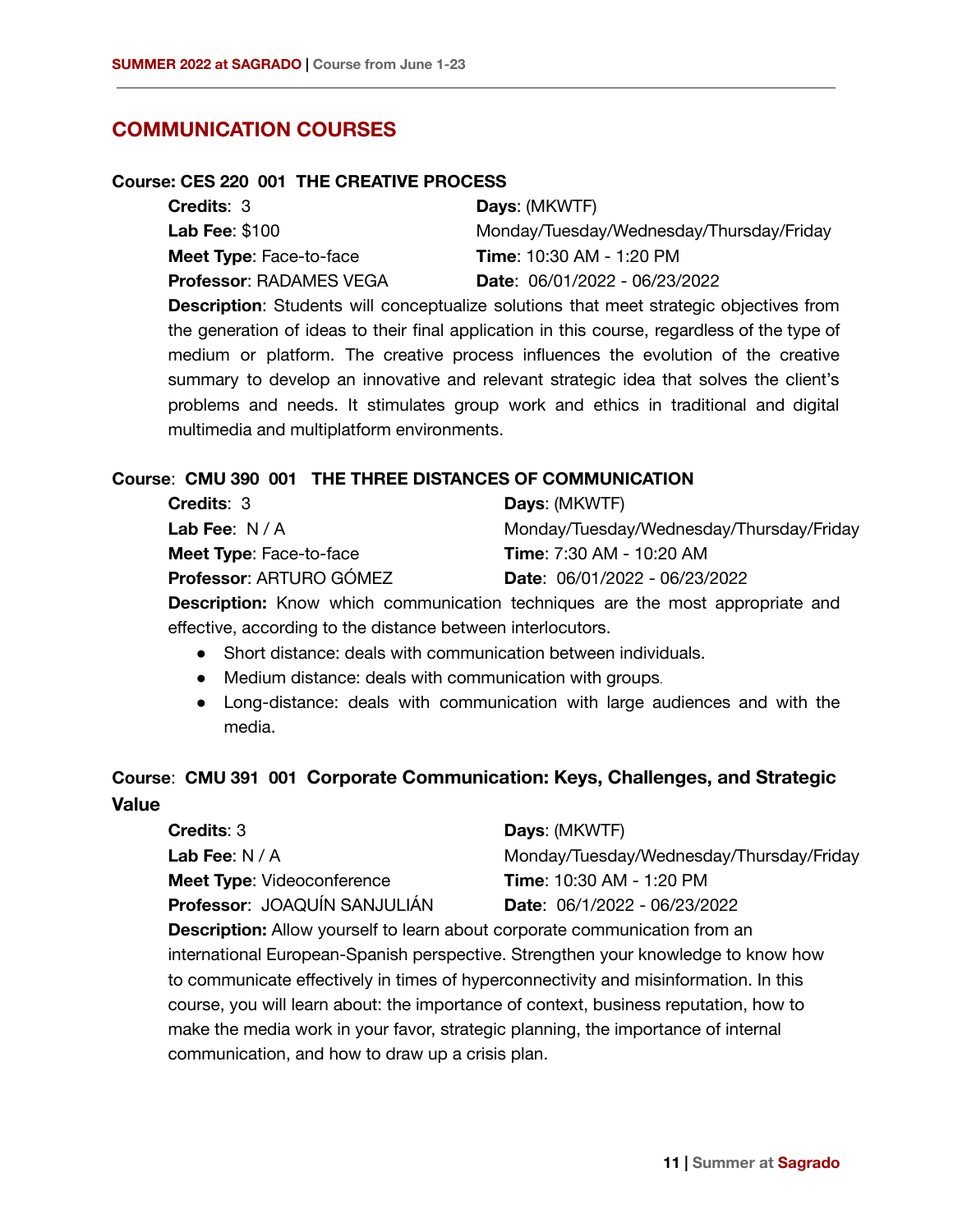### **Course**: **PAV 220 001 VISUAL COMPOSITION AND NARRATIVE**

| <b>Credits: 4</b>                 | <b>Days: (MKWTF)</b>                     |
|-----------------------------------|------------------------------------------|
| <b>Lab Fee: \$150</b>             | Monday/Tuesday/Wednesday/Thursday/Friday |
| <b>Meet Type: Face-to-face</b>    | <b>Time: 7:30 AM - 10:20 AM</b>          |
| <b>Professor: PABLO IMPELLUSO</b> | Date: 06/01/2022 - 06/23/2022            |
|                                   |                                          |

**Description:** This course studies the theory and practice for image capture, visual composition, and camera management. It also presents strategies for visual composition for audiovisual production. Students will learn about tools and techniques for visual narrative and aesthetics. Likewise, they will learn digital image information management and data archiving and transfer.

#### **Course**: **PER 210 001 MULTIMEDIA**

| <b>Credits: 3</b>              | <b>Days: (MKWTF)</b>                     |
|--------------------------------|------------------------------------------|
| <b>Lab Fee: \$100</b>          | Monday/Tuesday/Wednesday/Thursday/Friday |
| <b>Meet Type: Face-to-face</b> | <b>Time: 10:30 AM - 1:20 AM</b>          |
| Professor: JOSÉ R. HERNÁNDEZ   | Date: 06/01/2022 - 06/23/2022            |

**Description:** In this course, students will learn about the conceptualization, pre-production, production, post-production, and distribution of informative content on digital platforms for video and audio. The course exposes students to the reporter's assignments in multimedia formats. Also, it helps students develop the knowledge and skills to design and publish informative content in a visual way to be integrated with digital and social media. Likewise, the course includes conceptualizing and creating designs applicable to web platforms and developing informative web pages, portals, editorial design, and data visualization.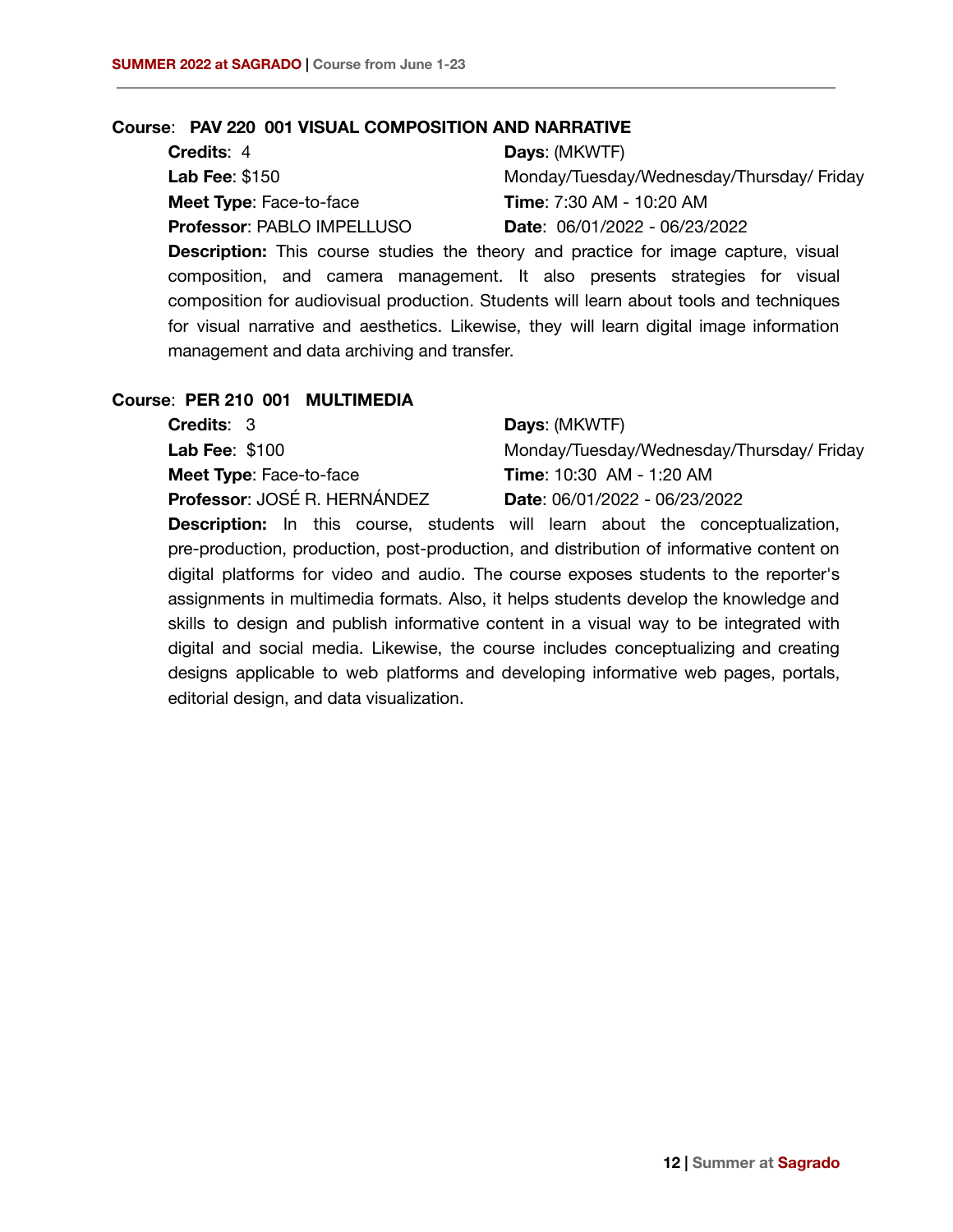## **GENERAL EDUCATION COURSES**

#### **Course**: **CSO 104 001 CONTEMPORARY SOCIAL ANALYSIS**

| <b>Credits: 3</b>                       | Days: ONLINE                  |
|-----------------------------------------|-------------------------------|
| <b>Lab Fee</b> : N / A                  | $Time: -$                     |
| <b>Meet Type:</b> Online (Asynchronous) | Date: 06/01/2022 - 06/23/2022 |
| Professor: LUIS J. CINTRÓN              |                               |

**Description:** Critical discussion of social sciences' main debates. This course will analyze the great transformations of the contemporary world in the social, cultural, political, economic, and environmental aspects. Also, it will study the dynamic role that the subject plays in these scenarios and in processes of change. This course will provide students with the necessary tools to deepen their social analysis through dialogue and discussion of divergent positions.

### **Course**: **EMP 113 001 ENTREPRENEURSHIP PROJECT: IDEATION PHASE**

| <b>Credits: 3</b>                  | Days: (MWF)                          |
|------------------------------------|--------------------------------------|
| Lab Fee: $N/A$                     | Monday/Wednesday/Friday              |
| <b>Meet Type: Hybrid Virtual</b>   | <b>Time: 9:00 AM - 11:50 AM</b>      |
| <b>Professor: MARIMER MARTÍNEZ</b> | <b>Date: 06/01/2022 - 06/23/2022</b> |

**Description:** The student is encouraged to obtain and apply the fundamentals of imagination, creativity, and sustainable ideation to develop an entrepreneurial mindset and its importance across all disciplines and professions. Emphasis is placed on entrepreneurship as a process and the methodologies and tools of design thinking, idea generation, and environmental problem-solving. The student will carry out immersion in an area of interest, from which he/she will elaborate an idea and conceptualize an entrepreneurship project. This course is linked to the Center for Collaborative Innovation-Neeuko.

### **Course**: **EMP 113 003 ENTREPRENEURSHIP PROJECT: IDEATION PHASE**

| <b>Credits: 3</b>                | Days: (MWF)                          |
|----------------------------------|--------------------------------------|
| Lab Fee: $N/A$                   | Monday/Wednesday/Friday              |
| <b>Meet Type: Hybrid Virtual</b> | <b>Time: 9:00 AM - 11:50 AM</b>      |
| Professor: YANMARÍ ALICEA        | <b>Date: 06/01/2022 - 06/23/2022</b> |

**Description:** The student is encouraged to obtain and apply the fundamentals of imagination, creativity, and sustainable ideation to develop an entrepreneurial mindset and its importance across all disciplines and professions. Emphasis is placed on entrepreneurship as a process and the methodologies and tools of design thinking, idea generation, and environmental problem-solving. The student will carry out immersion in an area of interest, from which he/she will elaborate an idea and conceptualize an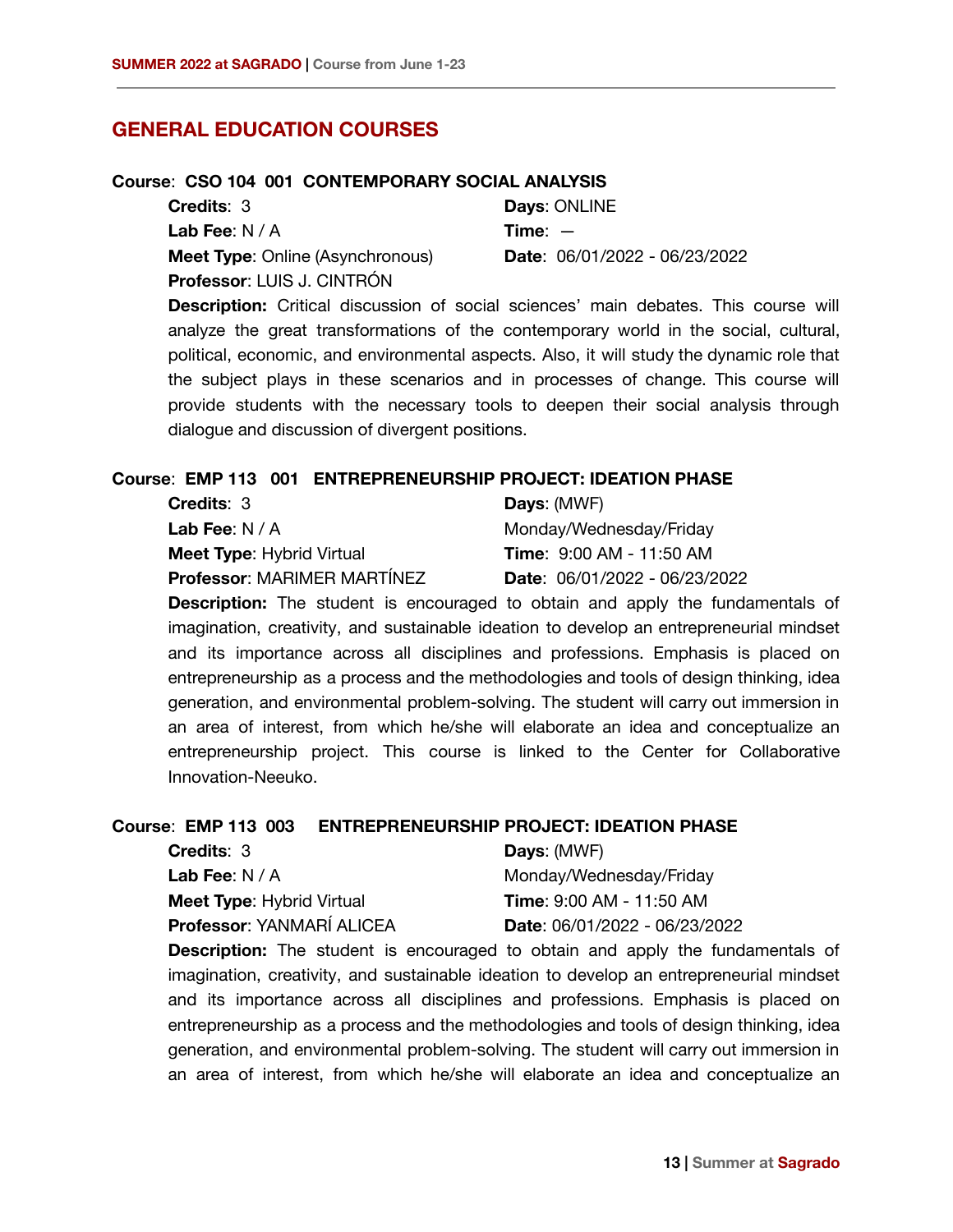entrepreneurship project. This course is linked to the Center for Collaborative Innovation-Neeuko.

#### **Course**: **EMP 311 081 ENTREPRENEURSHIP PROJECT: DEVELOPMENT PHASE I**

| <b>Credits: 3</b>                     | Days: (MWT)                   |
|---------------------------------------|-------------------------------|
| Lab Fee: $N/A$                        | Monday/Wednesday/Thursday     |
| <b>Meet Type:</b> Hybrid face-to-face | <b>Time:</b> 5:30 PM 7:50 PM  |
| <b>Professor: PEDRO FRAILE</b>        | Date: 06/01/2022 - 06/23/2022 |

**Description:** This course encourages students to know the necessary tools to create a development plan for their entrepreneurship project. During this stage, students will reflect on aspects of public policy to improve the conditions of their sector (ecosystem), based on the challenges it has faced in the process. Likewise, students will design the logical model of their proposal, develop the planning skills, and identify the necessary resources for its execution, including management aspects such as finances, communication, and legal operations. They will also determine the best strategies to communicate their enterprise to potential collaborators. This course offers a practice internship through a related project within the University or through external collaborations. This course is linked to the Center for Collaborative Innovation - Neeuko.

#### **Course**: **EMP 413 001 ENTREPRENEURSHIP PROJECT: EXECUTION PHASE II**

| <b>Credits: 6</b>                | Days: (MKW)                     |
|----------------------------------|---------------------------------|
| Lab Fee: $N/A$                   | Monday/Tuesday/Wednesday        |
| <b>Meet Type: Hybrid Virtual</b> | <b>Time: 10:30 AM - 1:20 PM</b> |
| <b>Professor: WILFREDO ORAMA</b> | Date: 06/01/2022 - 06/23/2022   |

**Description:** This is the second part of a two-course sequence. The fourth and final phase of the entrepreneurship project consists of executing the idea. At this stage, students identify the resources, anticipate challenges, and plan the sequence of activities to achieve the final result. This component includes the development of impact indicators. Students must present the materialized project to the type of audience identified as an interest group before the end of the academic year. In the end, the course includes a component of reflection and professional planning for the entrepreneurship projects to expand their opportunities after students complete their academic program. The course consists of a mentoring experience with a first-year student. This course has the support and coordination of the Collaborative Innovation Center - Neeuko.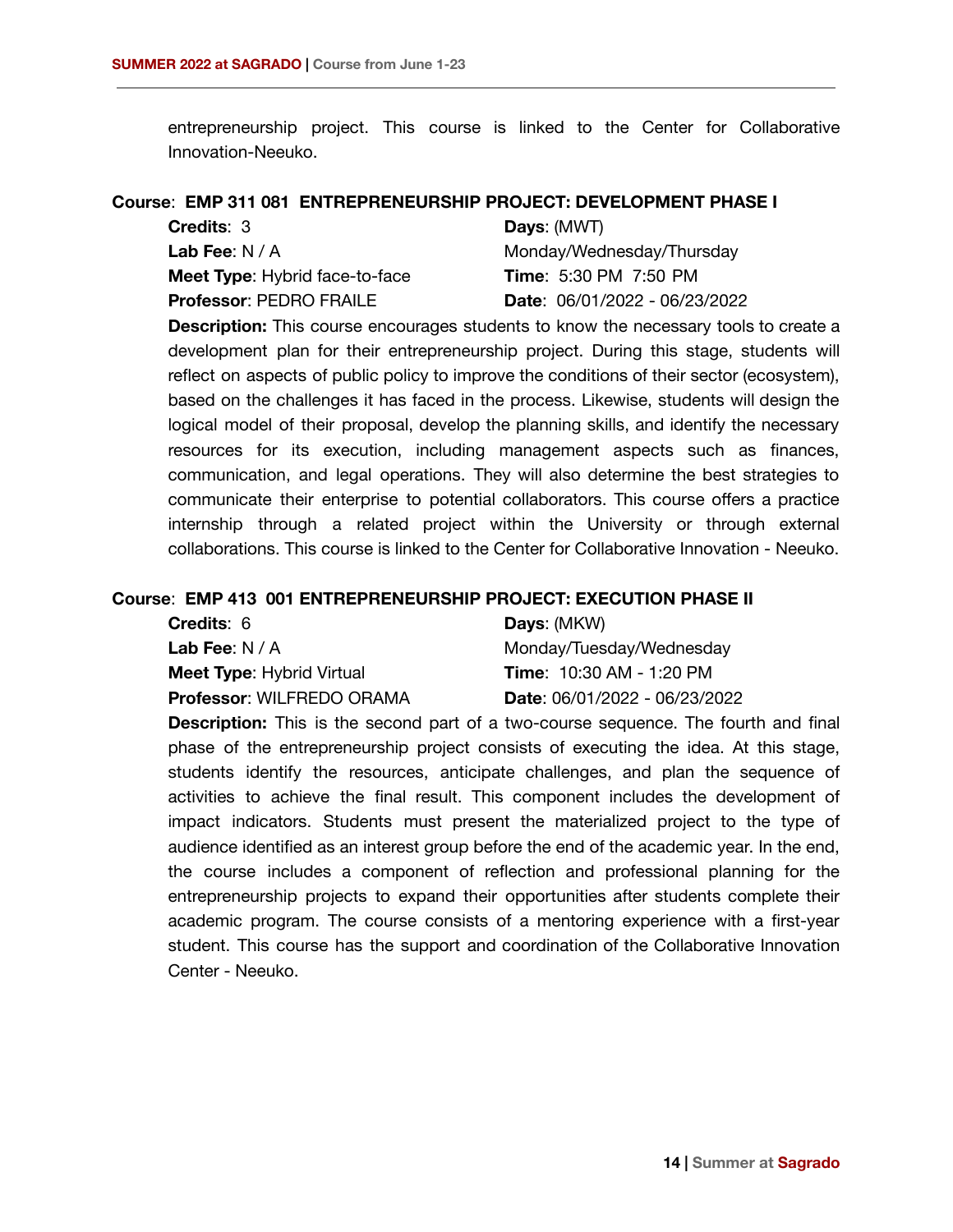#### **Course**: **ESP 121 001 LITERARY GENRES I: POETRY, DRAMA AND ESSAYS**

**Credits**: 3 **Lab Fee**: N / A **Days**: (MWF) Monday/Wednesday/Friday

**Meet Type**: Hybrid face-to-face **Professor**: TBD

**Time**: 7:30 AM - 10:20 AM **Date**: 06/01/2020 - 06/23/2022

**Description:** In this course, students will develop critical questioning through the reading of poems, drama, and essays. Through the analysis of literary works, framed in different worldviews, students will develop their own ideas and arguments. Furthermore, students will develop their oral and written communication

#### **Course**: **ESP 122 001 LITERARY GENRES II: SHORT STORY AND NOVEL**

| <b>Credits: 3</b>                       | Days: ONLINE                  |
|-----------------------------------------|-------------------------------|
| Lab Fee: $N/A$                          | $Time: -$                     |
| <b>Meet Type: Online (Asynchronous)</b> | Date: 06/01/2020 - 06/23/2022 |
| <b>Professor: RICHARD RIVERA</b>        |                               |

**Description:** In this course, students will learn about the narrative genres of the story and the novel. They will develop critical questioning through the reading of literary works. Furthermore, students will develop their oral and written communication by analyzing texts framed in different world visions.

#### **Course**: **ESP 216 001 PUERTO RICAN LITERATURE II**

| <b>Credits: 3</b>                       | Days: ONLINE                  |
|-----------------------------------------|-------------------------------|
| Lab Fee: $N/A$                          | $Time: -$                     |
| <b>Meet Type: Online (Asynchronous)</b> | Date: 06/01/2020 - 06/23/2022 |
| <b>Professor: ANUCHKA RAMOS</b>         |                               |

**Description:** : Study of the development of Puerto Rican literature in the 20th Century. A historical review of the literary movements and significant works of Puerto Rican authors within the historical, social, and cultural context of Puerto Rico is completed. Ethical values are presented in the discussions of readings and written essays.

### **Course**: **GCC 201 001 CONSTRUCTION OF AN IDEAL SOCIETY**

| <b>Credits: 3</b>                                                                             | <b>Days:</b> $(KT)$             |
|-----------------------------------------------------------------------------------------------|---------------------------------|
| Lab Fee: $N/A$                                                                                | Tuesday/Thursday                |
| <b>Meet Type:</b> Hybrid face-to-face                                                         | <b>Time: 10:30 AM - 1:20 PM</b> |
| Professor: ANDRES LÓPEZ                                                                       | Date: 06/01/2022 - 06/23/2022   |
| <b>Description:</b> This course will study how the different models of societies in the world |                                 |

have emerged and developed: imaginaries of the ideal society, religious crises, the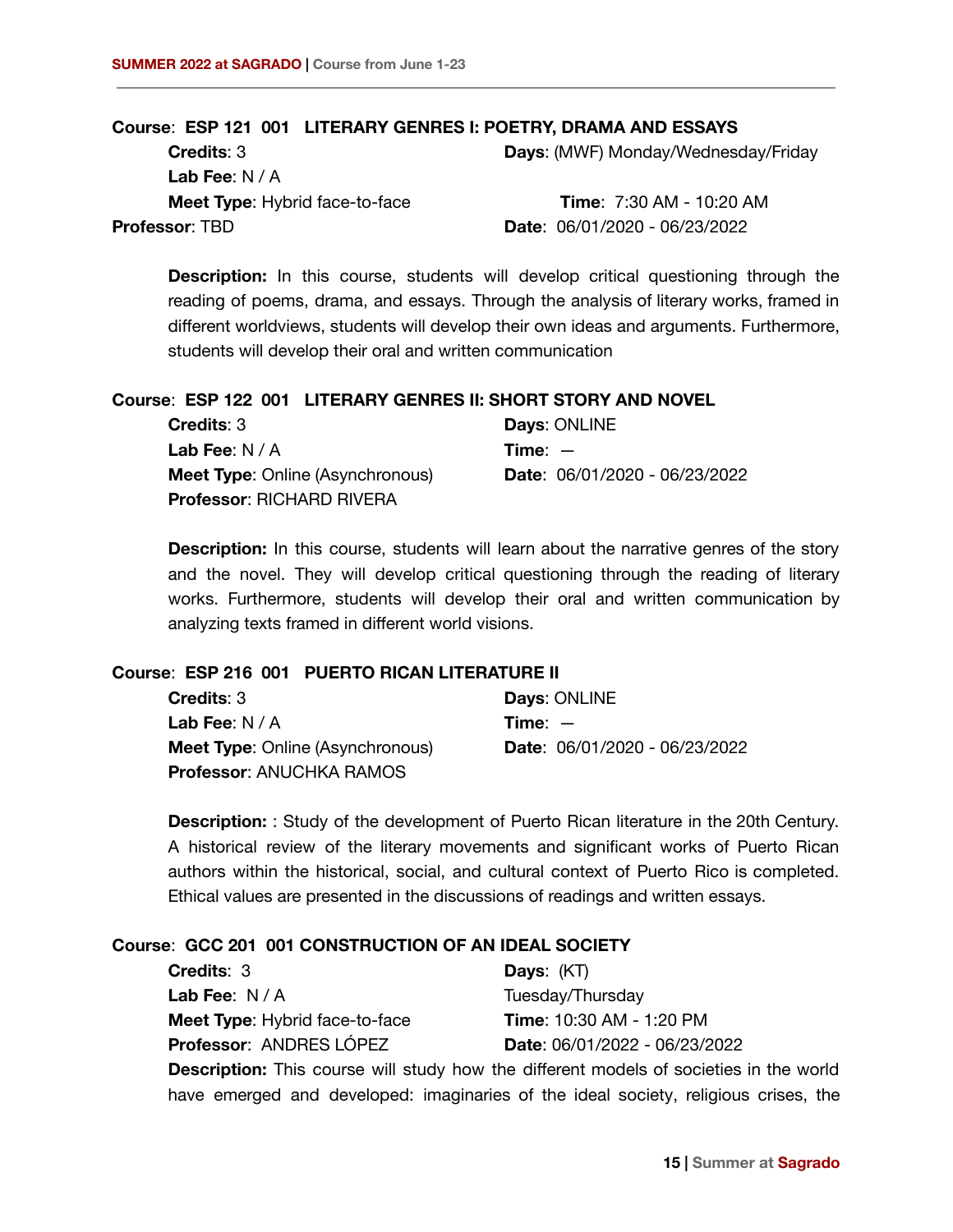Reformation and Counter-Reformation, the revolutions of the eighteenth century, the concept of political independence and its effect on Puerto Rico, and the revolutions, dictatorships, and the search for peace in Latin America in the twentieth century. It will examine the historical context and the various social effects of these models today and their literary, plastic, or musical references and representations.

### **Course**: **GCM 100 001 INTRODUCTION TO ENGLISH COMMUNICATION**

| <b>Credits: 3</b>                     | <b>Days: (MWF)</b>                |
|---------------------------------------|-----------------------------------|
| Lab Fee: $$100$                       | Monday/Wednesday/Friday           |
| <b>Meet Type:</b> Hybrid face-to-face | <b>Time:</b> $10:30$ AM - 1:20 PM |
| <b>Professor: TBD</b>                 | Date: 06/01/2022 - 06/23/2022     |

**Description:** This course aims to improve essential communication skills in listening, reading, writing, and speaking. It is designed for first-year students with a score of 474 or less on the English section of the College Entrance Examination Board. The course's conversational structure helps students draw from everyday activities to use the language effectively. This course is linked to the Language Lab.

### **Course**: **GCM 100L 052 INTRODUCTION TO ENGLISH COMMUNICATION - LAB**

| Credits: 0                                                        | <b>Days: (MWF)</b>             |  |
|-------------------------------------------------------------------|--------------------------------|--|
| Lab Fee: $N/A$                                                    | Monday/Wednesday/Friday        |  |
| <b>Meet Type: Face-to-face</b>                                    | <b>Time: 2:00 PM - 2:50 PM</b> |  |
| <b>Professor: MARTHA DAMACELA</b>                                 | Date: 06/01/2022 - 06/23/202   |  |
| <b>Description:</b> A required laboratory for the GCM 100 course. |                                |  |

### **Course**: **GCM 101 001 TEXT IN CONTEMPORARY CULTURE**

| <b>Credits: 3</b>                     |
|---------------------------------------|
| <b>Lab Fee: \$100</b>                 |
| <b>Meet Type:</b> Hybrid face-to-face |
| Professor: MARÍA E. CALDERÓN          |

**Days**: (MWF) Monday/Wednesday/Friday **Time**: 7:30 AM - 10:20 AM **Date**: 06/01/2022 - 06/23/2022

**Description:** This course explores the communicative functions of text as an intellectual, social, artistic, and political manifestation. Through the critical analysis of essays, short stories, poems, and audiovisual products that present contemporary topics in diverse styles, students investigate the effectiveness of their own oral and written communication in formal and informal registers. This course is linked to the Language Lab.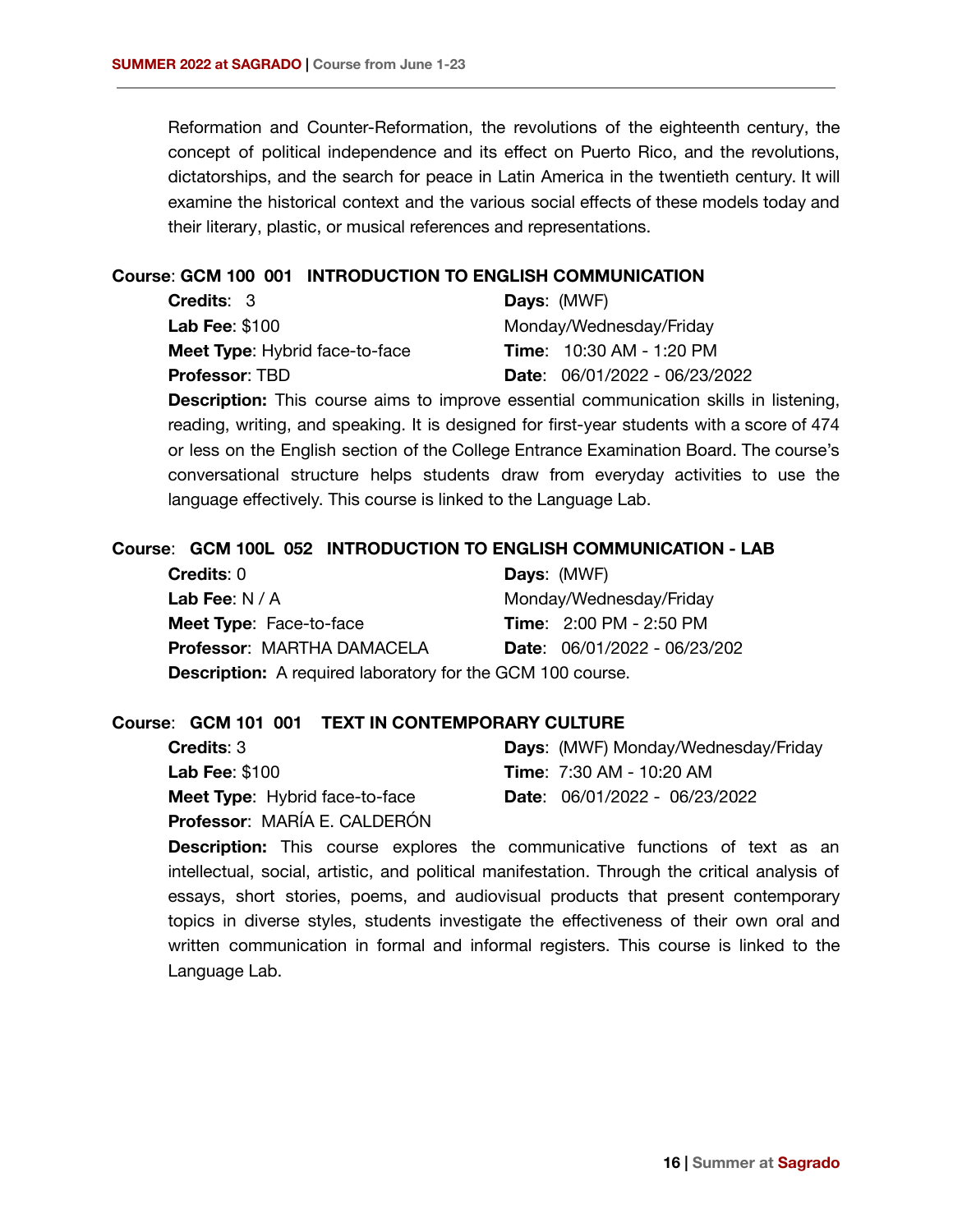#### **Course**: **GCM 101L 051 TEXT IN CONTEMPORARY CULTURE - LAB**

**Credits**: 0 **Lab Fee**: N / A **Meet Type**: Face-to-face **Professor**: TAYRA WALLE **Days**: (MWF) Monday/Wednesday/Friday **Time**: 11:00 AM - 11:50 AM **Date**: 06/01/2022 - 06/23/2022 **Description:** A required laboratory for the GCM 101 course.

**Course**: **GCM 201 001 THE POWER OF ARGUMENTS**

| <b>Credits: 3</b>                     | Days: (MWF)                         |
|---------------------------------------|-------------------------------------|
| <b>Lab Fee: \$100</b>                 | Monday/Wednesday/Friday             |
| <b>Meet Type:</b> Hybrid face-to-face | <b>Time:</b> $7:30$ AM - $10:20$ AM |
| Professor: YOLANDA MERCADO            | Date: 06/01/2022 - 06/23/2022       |

**Description:** This course focuses on the formal study of argumentation. It aims to help students develop their ability to critically understand and elaborate compelling arguments in written and oral communication. The students will also practice their critical and creative thinking skills to express their views about different social and contemporary political discourses. This course is linked to the Language Lab.

### **Course**: **GCM 201A 051 THE POWER OF ARGUMENTS - LAB**

| <b>Credits: 0</b>                                                 | Days: (MWF)                      |
|-------------------------------------------------------------------|----------------------------------|
| Lab Fee:                                                          | Monday/Wednesday/Friday          |
| <b>Meet Type: Face-to-face</b>                                    | <b>Time: 11:00 AM - 11:50 AM</b> |
| Professor: MARTHA DAMACELA                                        | Date: 06/1/2022 - 6/23/2022      |
| <b>Description:</b> A required laboratory for the GCM 201 course. |                                  |

### **Course**: **GCM 201B 051 THE POWER O ARGUMENTS - LAB**

| <b>Credits: 0</b>                                                 | <b>Days: (MWF)</b>            |
|-------------------------------------------------------------------|-------------------------------|
| Lab Fee: $N/A$                                                    | Monday/Wednesday/Friday       |
| Meet Type: Face-to-face                                           | Time: 11:00 AM - 11:50 AM     |
| <b>Professor: KARLA M. AYALA</b>                                  | Date: 06/01/2022 - 06/23/2022 |
| <b>Description:</b> A required laboratory for the GCM 201 course. |                               |

### **Course**: **GIE 101 001 ORGANIZATIONS, WORK, AND POST-WORK**

| <b>Credits: 3</b>        | Days: $(KT)$                    |
|--------------------------|---------------------------------|
| <b>Lab Fee</b> : N / A   | Tuesday/Thursday                |
| <b>Meet Type: Hybrid</b> | <b>Time: 10:30 AM - 1:20 PM</b> |
| Professor: EDWIN ROMÁN   | Date: 06/01/2022 - 06/23/2022   |
|                          |                                 |

**Description:** Based on the importance of understanding the economic and social context to formulate solutions to the challenges posed by the UN Sustainable Development Goals, students explore how organizations are transformed to meet these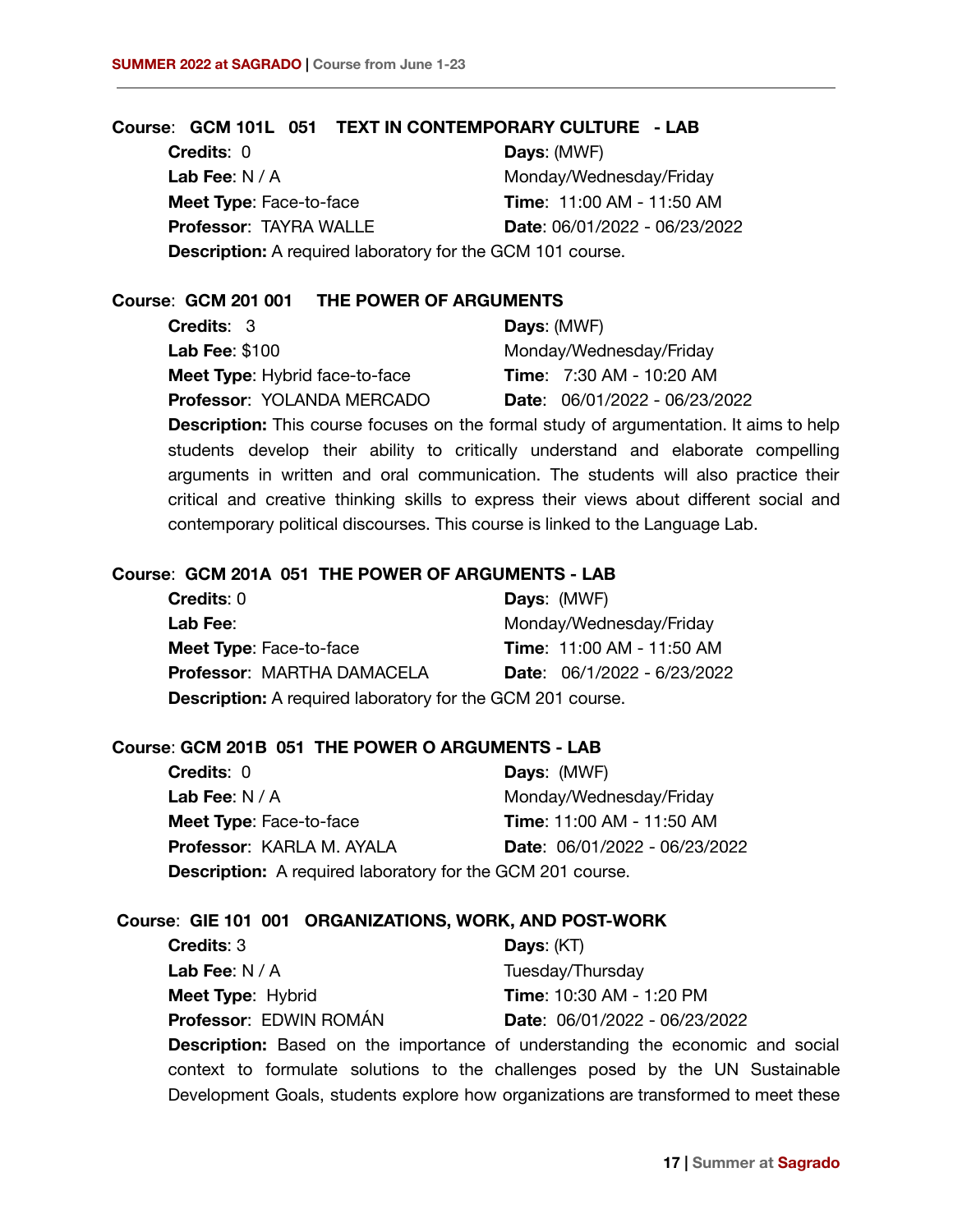challenges from their basic functions: planning, organization, management, and control. Different aspects of organizations as instruments for social, political, economic, and environmental transformation are discussed.

### **Course**: **HIS 212 001 DEVELOPMENT OF THE PUERTO RICAN NATION**

| <b>Credits: 3</b>                       | Days: ONLINE                  |
|-----------------------------------------|-------------------------------|
| <b>Lab Fee:</b> $N/A$                   | $Time: -$                     |
| <b>Meet Type:</b> Online (Asynchronous) | Date: 06/01/2022 - 06/23/2022 |
| Professor: OMAR ÁLVAREZ                 |                               |

**Description:** Panoramic view of the historical process of Puerto Rico with particular emphasis on the social, economic, and political aspects from the  $19<sup>th</sup>$  to the  $21<sup>st</sup>$ centuries. The genesis of nationality, the laws that forged the Puerto Rican state, the ideologies and political parties, the future in a society that has not reached a consensus regarding its political definition, and social and economic forces will be discussed.

### **Course**: **ING 121 001 LITERARY GENRES: POETRY AND DRAMA**

| <b>Credits: 3</b>                     | <b>Days:</b> (KT) Tuesday/Thursday     |
|---------------------------------------|----------------------------------------|
| Lab Fee: $N/A$                        | <b>Time: 9:00 AM-12:50 PM</b>          |
| <b>Meet Type:</b> Hybrid face-to-face | <b>Date:</b> $06/01/2022 - 06/23/2022$ |
| <b>Professor: TBD</b>                 |                                        |

**Description:** This course considers and analyses selected international poetry and drama. Students will participate through oral and written discussion of the works, examining them for their aesthetic, socio-cultural, and value-based stances.

### **Course**: **ING 124 001 FILMS AND/AS LITERATURE**

| <b>Credits: 3</b>                       | Days: ONLINE                  |
|-----------------------------------------|-------------------------------|
| <b>Lab Fee:</b> $N/A$                   | $Time: -$                     |
| <b>Meet Type:</b> Online (Asynchronous) | Date: 06/01/2022 - 06/23/2022 |
| <b>Professor: MYRNA MONLLOR</b>         |                               |

**Description:** This course familiarizes students with film and literary genres. It explores the relationship between cinema and literature, centering on their technical and thematic links. It promotes the understanding of the interrelation of these two art forms. Students will develop a more profound sense of film and literary analysis. Screenings, readings, two exams, and one research paper will be required.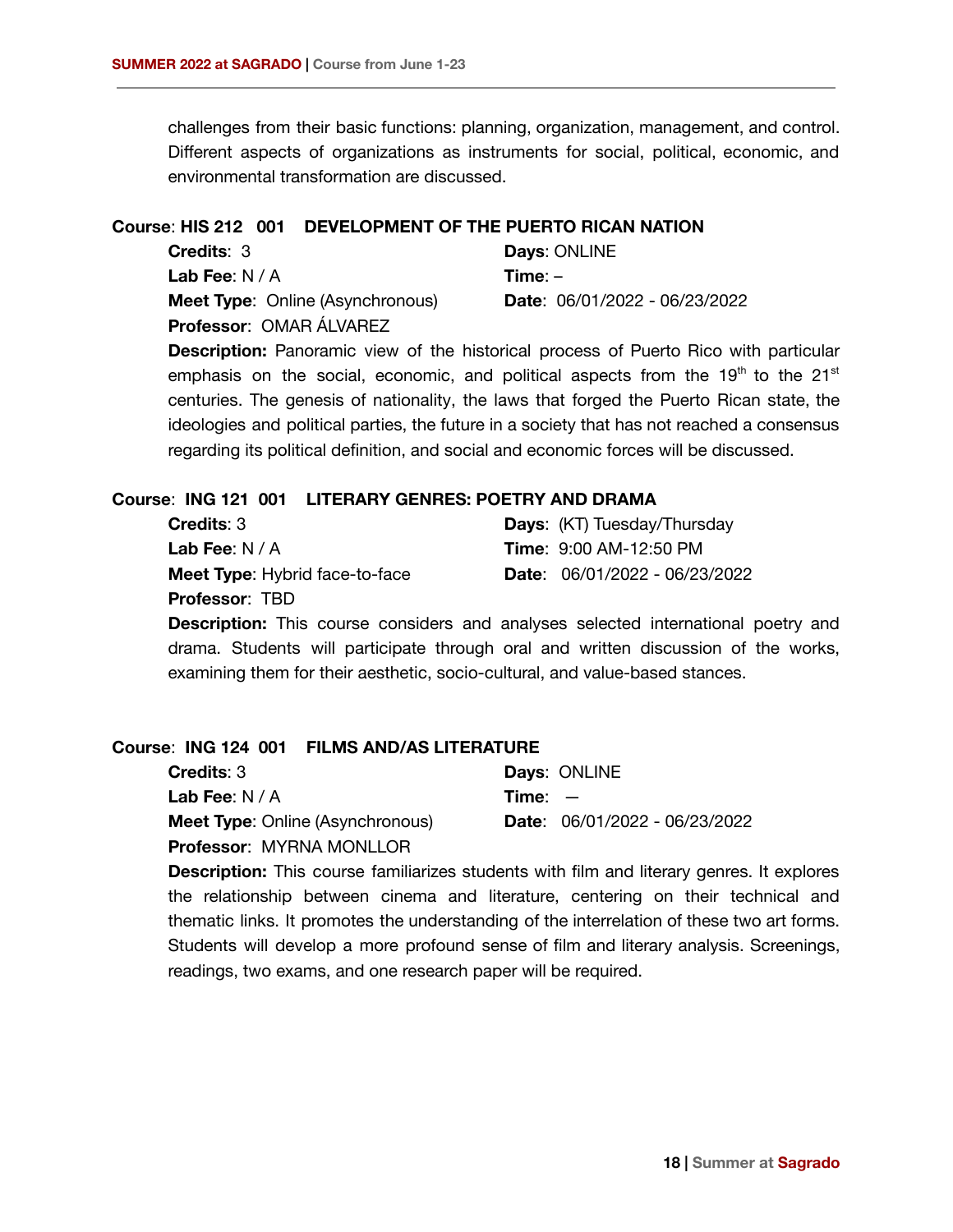#### **Course**: **ING 124 002 FILMS AND/AS LITERATURE**

| <b>Credits: 3</b>                     | <b>Days: (MWF) Monday/Wednesday/Friday</b> |
|---------------------------------------|--------------------------------------------|
| Lab Fee: $N/A$                        | <b>Time: 10:30 AM - 1:20 PM</b>            |
| <b>Meet Type:</b> Hybrid face-to-face | <b>Date:</b> $06/01/2022 - 06/23/2022$     |
| <b>Professor: TBD</b>                 |                                            |

**Description:** This course familiarizes students with film and literary genres. It explores the relationship between cinema and literature, centering on their technical and thematic links. It promotes the understanding of the interrelation of these two art forms. Students will develop a more profound sense of film and literary analysis. Screenings, readings, two exams, and one research paper will be required.

#### **Course**: **LID 301 001 SELF LEADERSHIP II**

| <b>Credits: 1</b>                       | Days: ONLINE                  |
|-----------------------------------------|-------------------------------|
| <b>Lab Fee:</b> $N/A$                   | $Time: -$                     |
| <b>Meet Type: Online (Asynchronous)</b> | Date: 06/01/2022 - 06/23/2022 |
| Professor: JOSÉ M. LOZANO               |                               |

**Description:** This course offers students the opportunity to complete a series of micro-credentials in different topics to strengthen their professional and personal skills in the institutional learning management system (Canvas). Students must complete no less than 15 hours in micro-credentials. Students will receive a digital badge for each micro-credential completed.

#### **Course**: **LID 301 002 SELF LEADERSHIP II**

| Credits: 1                              | Days: ONLINE                  |
|-----------------------------------------|-------------------------------|
| Lab Fee: $N/A$                          | Time: $-$                     |
| <b>Meet Type: Online (Asynchronous)</b> | Date: 06/01/2022 - 06/23/2022 |
| Professor: JOSÉ M. LOZANO               |                               |
| See the description above.              |                               |

## **Course**: **LID 301 003 SELF LEADERSHIP II**

| Credits: 1                              | Days: ONLINE                  |
|-----------------------------------------|-------------------------------|
| Lab Fee: $N/A$                          | $Time: -$                     |
| <b>Meet Type: Online (Asynchronous)</b> | Date: 06/01/2022 - 06/23/2022 |
| Professor: JOSÉ M. LOZANO               |                               |
| See the description above.              |                               |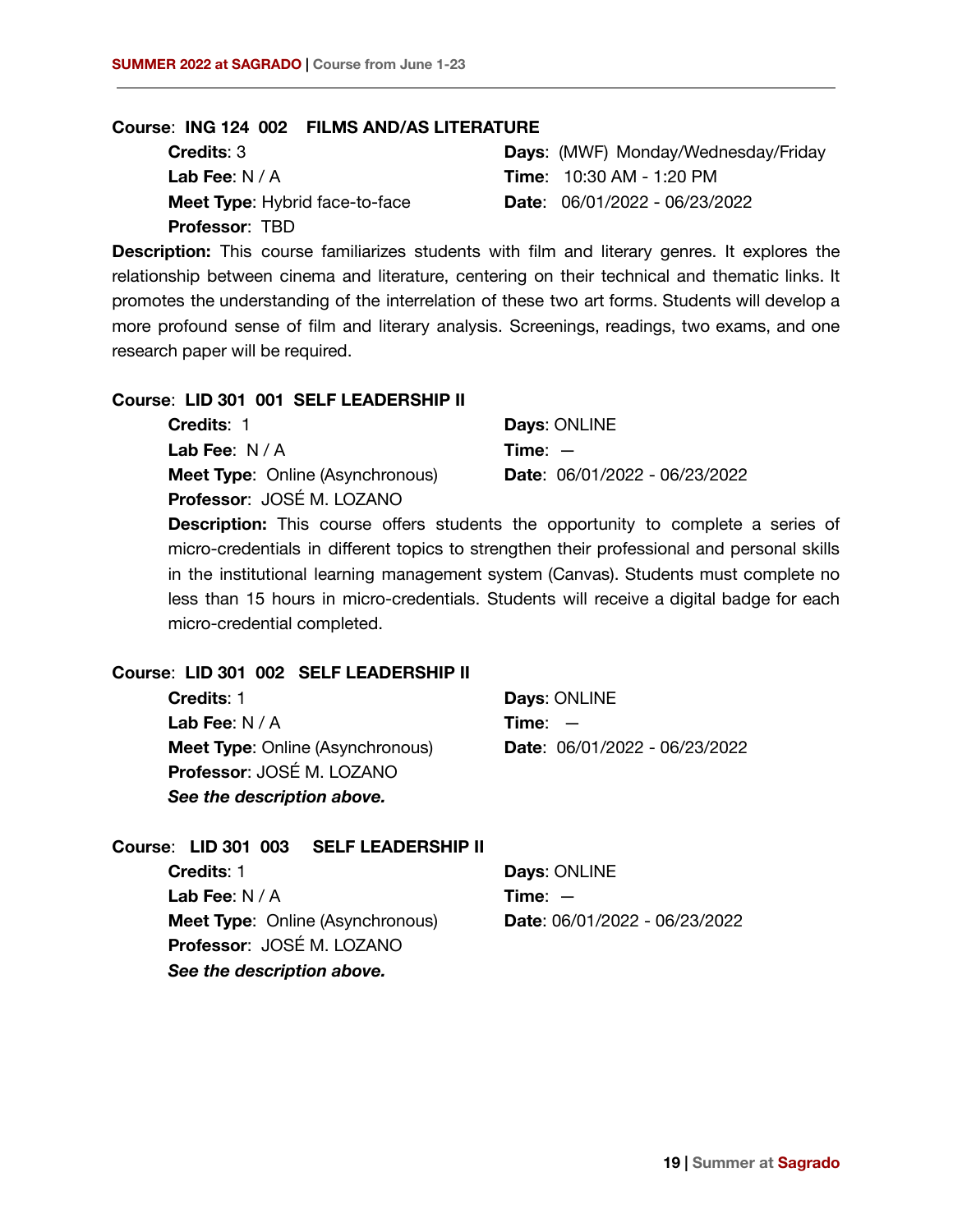**Course**: **LID 301 004 SELF LEADERSHIP II Credits**: 1 **Lab Fee**: N / A **Meet Type: Online (Asynchronous) Professor**: JOSÉ M. LOZANO **Days**: ONLINE **Time**: — **Date**: 06/01/2022 - 06/23/2022 *See the description above.* **Course**: **LID 301 005 SELF LEADERSHIP II Credits**: 1 **Days**: ONLINE

**Lab Fee**: N / A **Meet Type: Online (Asynchronous) Professor**: JOSÉ M. LOZANO **Time**: — **Date**: 06/01/2022 - 06/23/2022

*See the description above.*

## **Course**: **TEO 115 001 EXPLORATION OF CHRISTIANITY'S VISION OF THE HUMAN BEING**

| <b>Credits: 3</b>                       | Days: ONLINE                  |
|-----------------------------------------|-------------------------------|
| Lab Fee: $N/A$                          | $Time: -$                     |
| <b>Meet Type: Online (Asynchronous)</b> | Date: 06/01/2022 - 06/23/2022 |
| Professor: JOSÉ HERNÁNDEZ               |                               |

**Description:** In this course, students will explore the phenomenon of the human being from a Christian perspective according to the Sacred Scriptures. Therefore, the course follows the latest affirmations on Catholic doctrine on the human being as published by the Pontifical Biblical Commission in the document *Che cos'è l'uomo: un itinerario di antropologia biblica* (December 2019). Through the exploration of the essential dimensions of the human being, such as the dignity of human life, the experience of gender and sexuality, the right to education and work, personal and collective acts of evil, and situations of oppression of the human being, students define the type of person they wish to be in society.